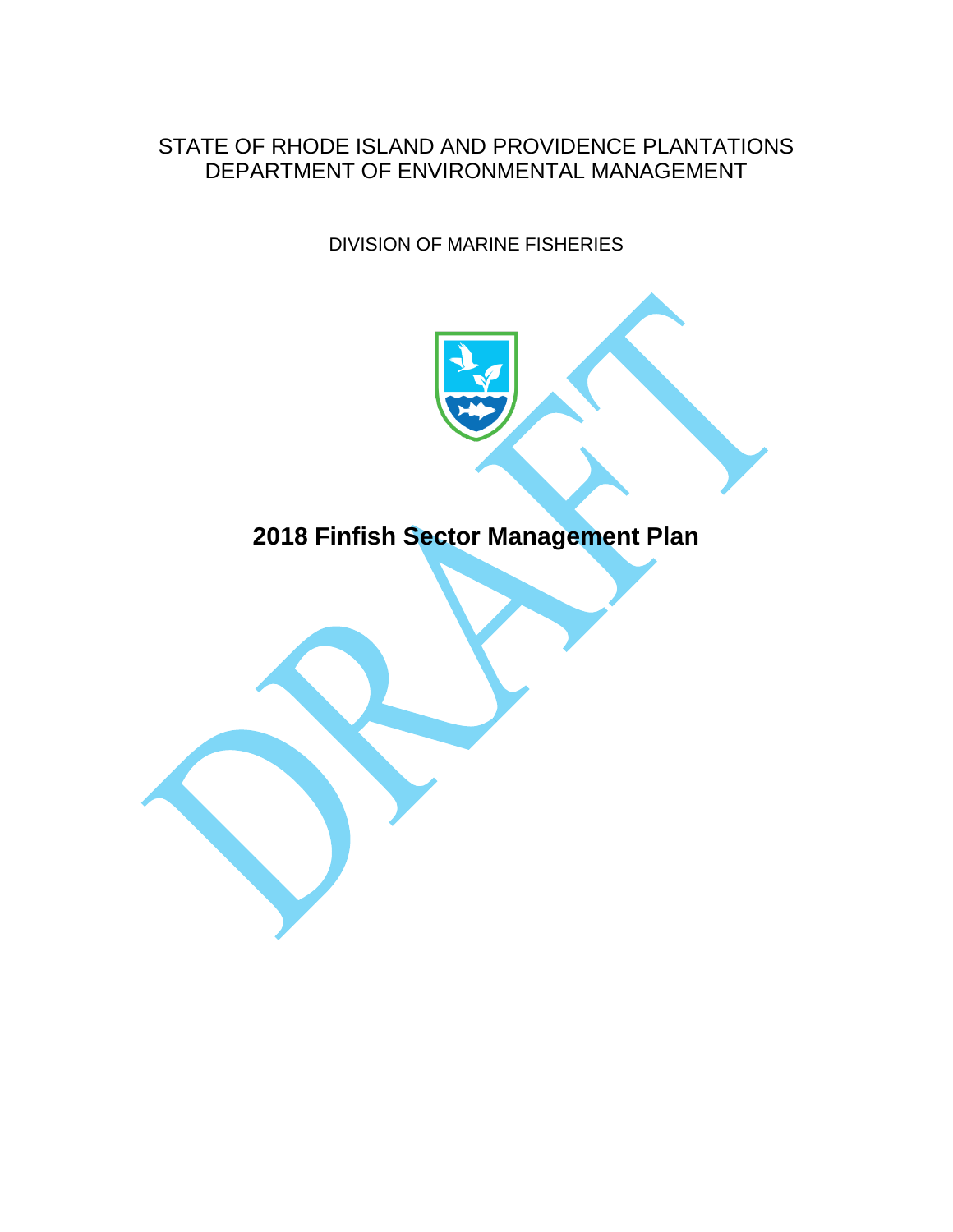# TABLE OF CONTENTS

| LICENSING RECOMMENDATIONS- RESTRICTED FINFISH ENDORSEMENT  9                   |
|--------------------------------------------------------------------------------|
|                                                                                |
|                                                                                |
|                                                                                |
|                                                                                |
|                                                                                |
|                                                                                |
|                                                                                |
| LICENSING RECOMMENDATIONS - NATIONAL CONTINUES AND THE RESERVE TO A 17         |
|                                                                                |
|                                                                                |
|                                                                                |
|                                                                                |
| Table 2. Possession limits (pounds), seasons, and quotas established for Rhode |
|                                                                                |
|                                                                                |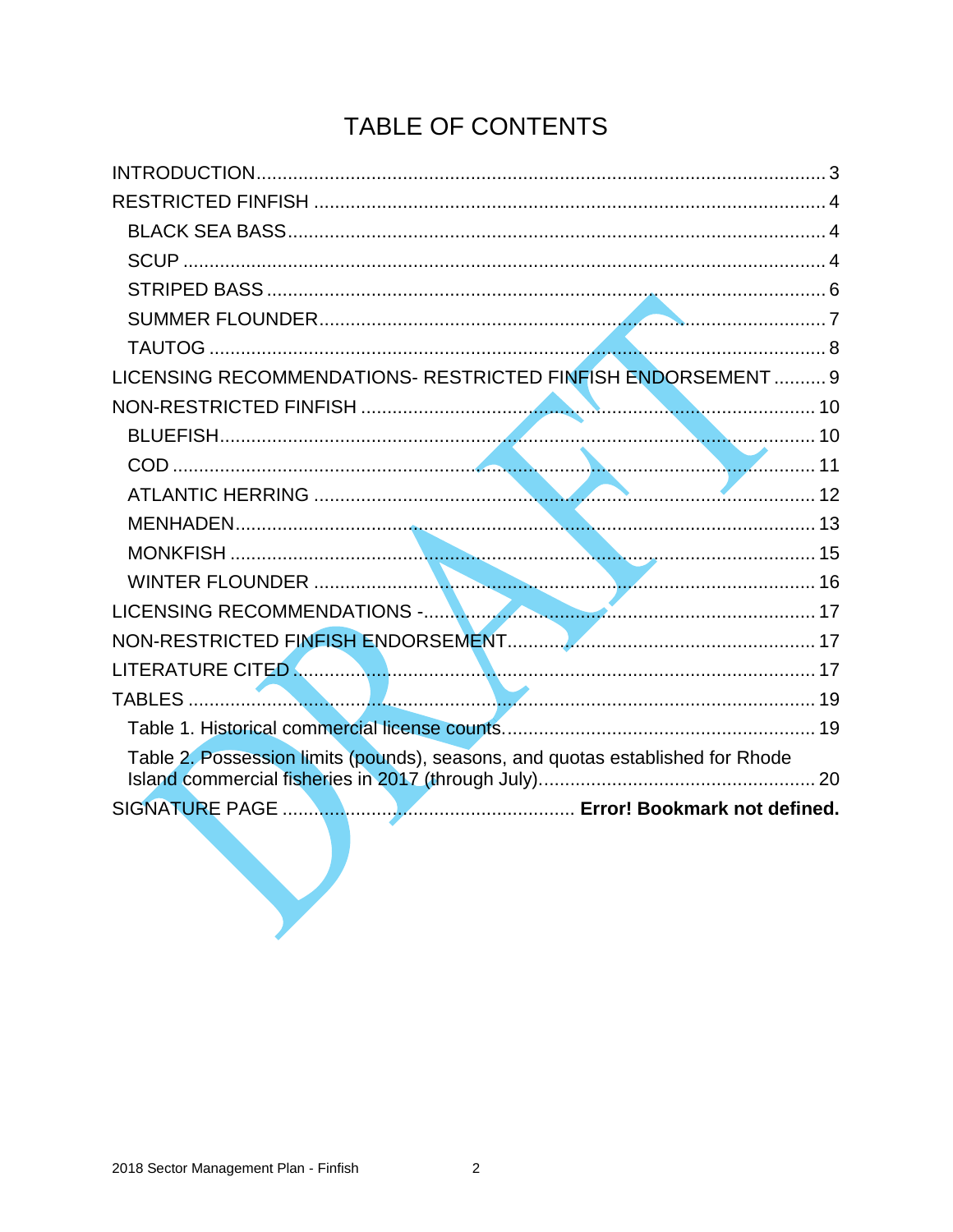#### <span id="page-2-0"></span>**INTRODUCTION**

This plan is developed and updated annually pursuant to RI Gen. Law 20-2.1-9(5), which states that the Director of the Department of Environmental Management (DEM) develop conservation and management plans in support of regulations that may restrict the issuance of commercial fishing licenses. Such restrictions were clearly contemplated by the Rhode Island General Assembly as a means to limit fishing effort and to rebuild depleted fishery resources. As articulated in statute, these plans shall focus on fishery resources with the greatest value to the state.

The primary goal for quota-managed fisheries is to maintain open seasons with economically viable possession limits while minimizing regulatory discards, avoiding harvest overages, maximizing harvest opportunities, and assuring equitable access to the fishery. However, due to the multi-species nature of the commercial fishing industry, increased effort can result in shorter seasons and higher discards for many species. Information contained in this plan seeks to aid in understanding if management goals are being realized under existing management.

To meet the purposes of the act, the commercial licensing program created two licensing endorsement categories for the commercial finfish fishery: *Restricted Finfish* and *Non-Restricted Finfish.*

The *Restricted* category is comprised of those finfish species in which commercial access to the fishery is limited (i.e., restricted), while species in the *Non-Restricted*  category are available to all participants. At this time, five (5) finfish species are included in the restricted category: striped bass, scup (for part of the year), summer flounder, black sea bass, and tautog. Two other species, menhaden and monkfish, have been considered for inclusion in this category, however restrictions on effort were achieved through other methods including gear endorsements (menhaden) and management plan changes (monkfish). Species included in the *non-restricted* category include all species of regulated finfish not included in the restricted category. Entry into this endorsement category is currently open to all RI residents.

Within each endorsement category is an *exit/entry ratio*, or the number of new individual license opportunities provided for each license not renewed. Exit/entry ratios are reviewed annually by the Industry Advisory Committee (IAC) and Rhode Island Marine Fisheries Council (RIMFC), and presented for public comment at a public hearing in accordance with the requirements of the Administrative Procedures Act (RIGL Chapter 42-35). Determining the level of fishing effort, the impacts to the resource that a particular license type collectively represents, and thus determining the number of licenses desired in a given fishery as a means to limit such effort, is a primary goal of the licensing program.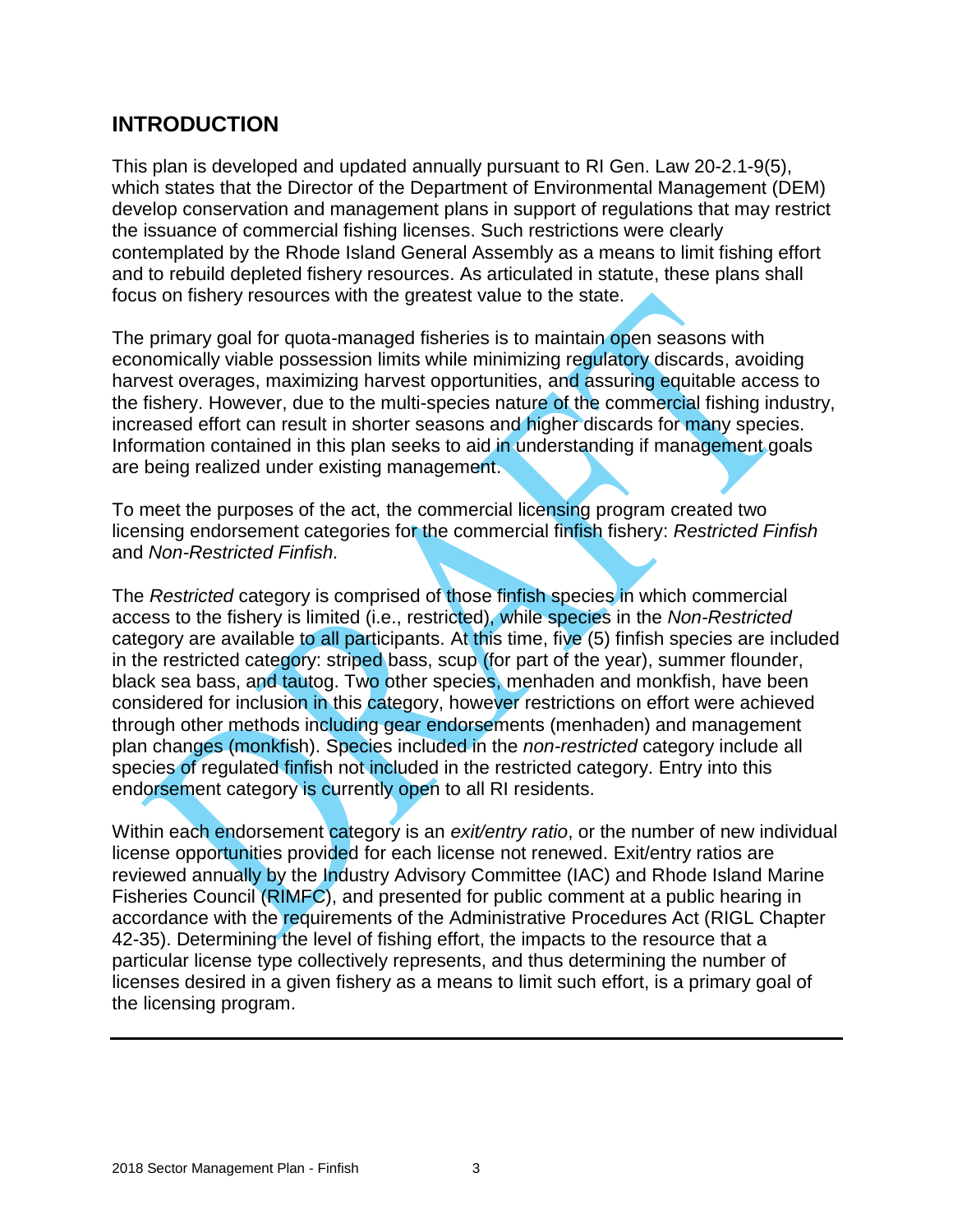#### **RESTRICTED FINFISH**

#### <span id="page-3-1"></span>**BLACK SEA BASS**

<span id="page-3-0"></span>**Stock Status:** The black sea bass stock is no longer considered overfished and overfishing is not occurring based upon the 2016 benchmark stock assessment that uses a forward projection statistical catch-at-age model called ASAP. In 2015, the terminal year of the assessment, Spawning Stock Biomass (SSB) was estimated to be 48.9 million pounds, a value above the target of 21.3 million pounds. Fishing mortality (F) was estimated to be 0.27, well below the target of 0.36.

**Management Program:** The black sea bass stock is managed jointly by the Atlantic States Marine Fisheries Commission (ASMFC) and the Mid-Atlantic Fishery Management Council (MAFMC). Rhode Island's share of the commercial coastwide quota is 11%. Through advice from the RIMFC and industry, DEM adopted regulations to allocate the RI quota into five seasonal sub-periods. The regulations also specified possession limits within each season. Current commercial regulations are as follows:

| Min.        | Target     |                     | Target     | Possession            | Days Closed   |
|-------------|------------|---------------------|------------|-----------------------|---------------|
|             | Allocation | Season              | Allocation | Limit                 |               |
| <b>Size</b> |            |                     | (lbs)      | $(\mathsf{lbs/vsl})'$ |               |
|             | 25%        | Jan. 1 – April 30   | 113,867    | 750/week              | Open 7 Days   |
|             | 25%        | May $1 -$ June 30   | 115,506    | $50$ /day             | Friday        |
| 11"         | 19.5%      | July $1 -$ July 31  | 90,286     | $50$ /day             | Friday        |
|             | $0\%$      | Aug. $1 -$ Sept. 14 |            | <b>CLOSED</b>         | Closed 7 Days |
|             | 19.5%      | Sept. 15 – Oct. 31  | 81,946     | $50$ /day             | Friday        |
|             | 11%        | Nov. $1 - Dec. 31$  | 51,277     | $100$ /day            | Open 7 Days   |

**Performance of Fishery and Quotas:** The coastwide quota for 2018 has been reviewed by the MAFMC's SSC and is anticipated to be 8.94 million pounds, a reduction of 15% from 2017. The first sub-period which opened on January 1 experienced both decreases and increases in the weekly possession limit in order to fully harvest the quota, with no early closures. The sub-period opening on May 1 closed early on June 9, however the sub-period beginning on July 1 opened 2 days early due to a quota underage of ~12,000 pounds in the previous sub-period. The sub-period beginning on July 1 closed early on July 20.

<span id="page-3-2"></span>**Marine Fisheries Management Recommendation:** Maintain effort at or below current levels in 2018 and maintain as a restricted species.

## **SCUP**

**Stock Status:** The scup stock is not considered overfished and overfishing is not occurring. The scup stock is assessed using a statistical catch-at-age model. An update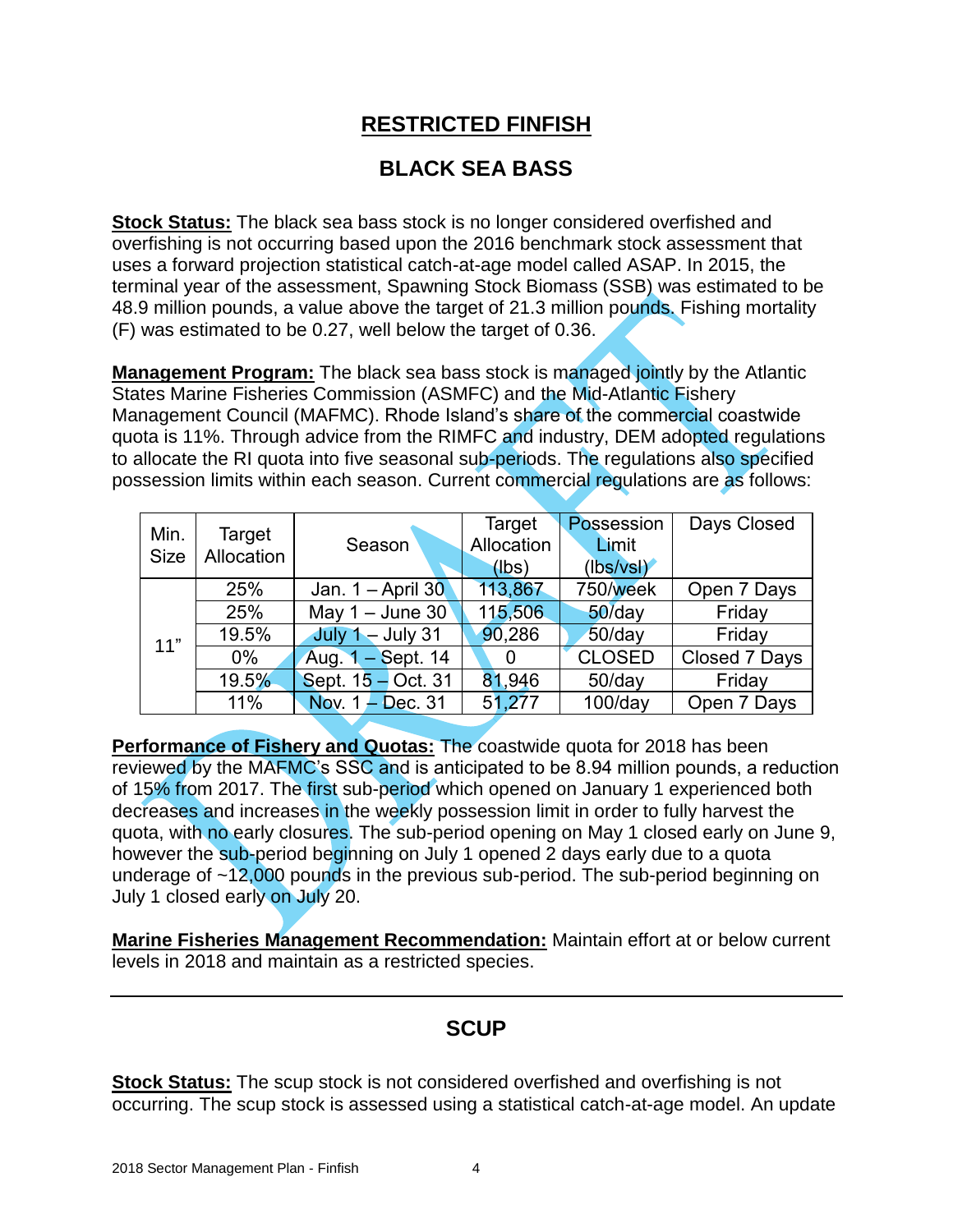assessment was undertaken in 2017 and this model indicated that the 2016 SSB level for the scup stock is 397 million pounds, well above the SSB target of 192 million pounds. SSB is projected to remain above the target as indicated in the most recent assessment information. The overfishing definition for the scup resource is defined as  $F40\%$  = Fmsy = 0.220. The most recent terminal year reference point from the stock assessment update for scup concluded that overfishing was not occurring with F2016 = 0.139.

**Management Program:** Regional management of scup is the shared responsibility of the MAFMC and ASMFC. The Fishery Management Plan (FMP) for scup sets annual coast-wide quota specifications, of which RI receives 56.19% divided into three subperiods. During the two winter sub-periods (January – April; November – December), the quota is available coast-wide and is managed through daily possession limits. The federal period structure will change in 2018, and Winter 2 will begin in October. The period allocations do not change even though the period length has changed. In RI, scup is classified as a non-restricted species during the two federal winter sub-periods, whereas in the summer it is classified as a restricted species. A state-by-state quota system is in place for the summer sub-period (May  $1 -$  October 31), whereby quotas are distributed to the states based upon their percentage share of commercial landings for the period May through October 1983–1992. RI further divides the state quota into a general category (i.e., gear types other than floating fish traps) allocation (40%) and a floating fish trap allocation (60%), with allocations based on historical landings. To maintain an open season throughout the summer, floating fish trap allocation is routinely transferred to the general category fishery dependent upon available remaining quota. Current commercial regulations are as follows:

| Min.<br>size | <b>Seasons</b>                       | Sub-periods                                   | Quota                          |                             | <b>Starting Poss.</b><br>limit |
|--------------|--------------------------------------|-----------------------------------------------|--------------------------------|-----------------------------|--------------------------------|
|              | Winter $\frac{1}{1}$ (1/1 –<br>4/30) |                                               | Coastwide                      |                             | 50,000<br>lbs/vsl/day          |
|              | Summer: (5/1 -<br>10/31)             | Gen. Cat.<br>Summer:<br>$5/1 - 9/17$          | 40% of sub-                    | $2/3$ of Gen.<br>Cat. quota | 10,000<br>lbs/vsl/wk           |
| 9"           |                                      | Gen. Cat.<br><b>Fall:</b> $(9/18 -$<br>10/31) | period quota                   | $1/3$ of Gen.<br>Cat. quota | 10,000<br>lbs/vsl/wk           |
|              |                                      | FFT: $(5/1 -$<br>10/31)                       | $60\%$ of sub-<br>period quota |                             | Unlimited                      |
|              | Winter II: (11/1<br>$-12/31$         |                                               | Coastwide                      |                             | 2,000/18,000<br>lbs/vsl/day*   |

**Performance of Fishery and Quotas:** The floating fish trap sector has harvested 9% of its quota so far in 2017. To date, 62% of the floating fish trap quota has been transferred in to the general category fishery.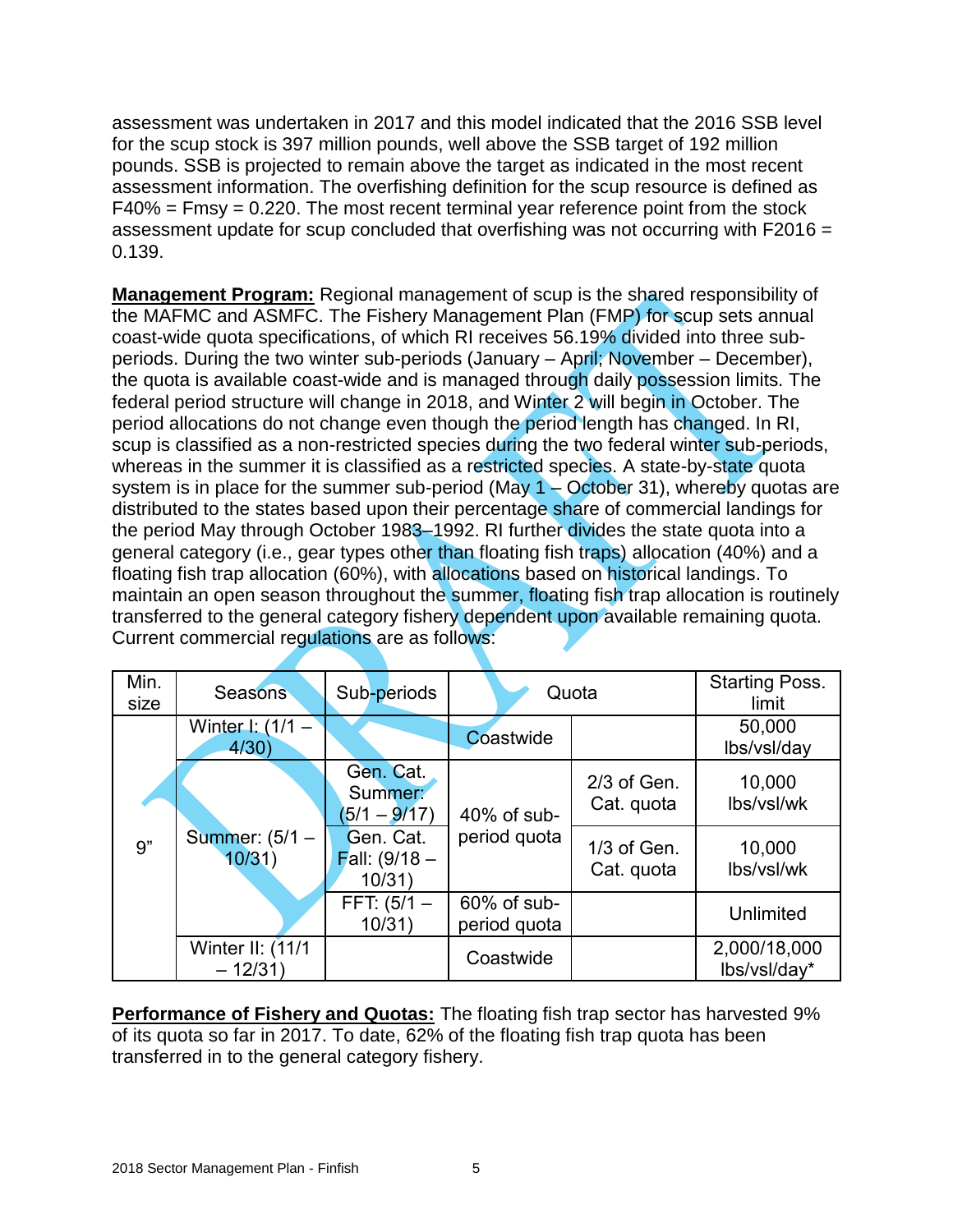The coastwide quota for 2018 has been reviewed by the MAFMC's Scientific and Statistical Committee (SSC) and is anticipated to be 27 million pounds, an increase of 22.5% from 2017. To date, no early closures or possession limit changes have been implemented indicating current management measures are effective (Table 2).

**Marine Fisheries Management Recommendation:** Recommend maintaining effort in 2018 at current levels or allowing for small increases in effort given good stock status and increasing quotas during the summer state quota period. This species should be maintained at its current restricted category in the state allocated summer period and non-restricted category during the winter federal sub periods.

## **STRIPED BASS**

<span id="page-5-0"></span>**\_\_\_\_\_\_\_\_\_\_\_\_\_\_\_\_\_\_\_\_\_\_\_\_\_\_\_\_\_\_\_\_\_\_\_\_\_\_\_\_\_\_\_\_\_\_\_\_\_\_\_\_\_\_\_\_\_\_\_\_\_\_\_\_\_\_\_\_\_\_**

**Stock Status:** The most recent Atlantic striped bass stock assessment update conducted in 2016 showed that the stock is not overfished and overfishing is not occurring (ASMFC 2016). The assessment update estimated SSB in 2015 to be 129 million pounds, above the threshold and below the target, 127 million pounds and 159 million pounds respectively. Total F was estimated to be  $F=0.16$ , between the threshold and target levels,  $F=0.22$  and  $F=0.18$  respectively. The next benchmark stock assessment is scheduled to be peer reviewed at the end of 2018.

**Management Program:** Striped bass are managed by ASMFC through Amendment 6 to the interstate FMP, which requires possession limits for the recreational fishery, state quotas for the commercial fishery, and minimum sizes for both the commercial and recreational fisheries.

In Rhode Island state waters, regulations include minimum sizes, possession limits, gear and area restrictions, seasons, and quotas. The commercial quota is divided between two sectors, floating traps (39%) and a general category (61%). The general category quota is then divided into two sub-periods, where the first sub-period is allocated 70% and the second sub-period is allocated the remaining 30% of the general category quota. Current commercial regulations are as follows:

| Commercial<br>General                | Min.<br><b>Size</b> | Season             | Allocation | Sub-allocation | Possession<br>Limit |
|--------------------------------------|---------------------|--------------------|------------|----------------|---------------------|
| Category                             | 34"                 | May 28 - Aug. 31   | 61%        | 70%            | 5 fish/day          |
|                                      |                     | Sept. 10 - Dec. 31 |            | 30%            | 5 fish/day          |
| Commercial<br>Floating<br>Fish Traps | 26"                 | April 1 – Dec. 31  | 39%        | N/A            | Unlimited           |

Other key aspects of the current regulations include Friday and Saturday closures for the general category fishery, and the ability for DEM to transfer unused floating fish trap quota into the general category beginning on October 15 of each year. This transfer provision has allowed for the full harvest of the RI striped bass quota each year.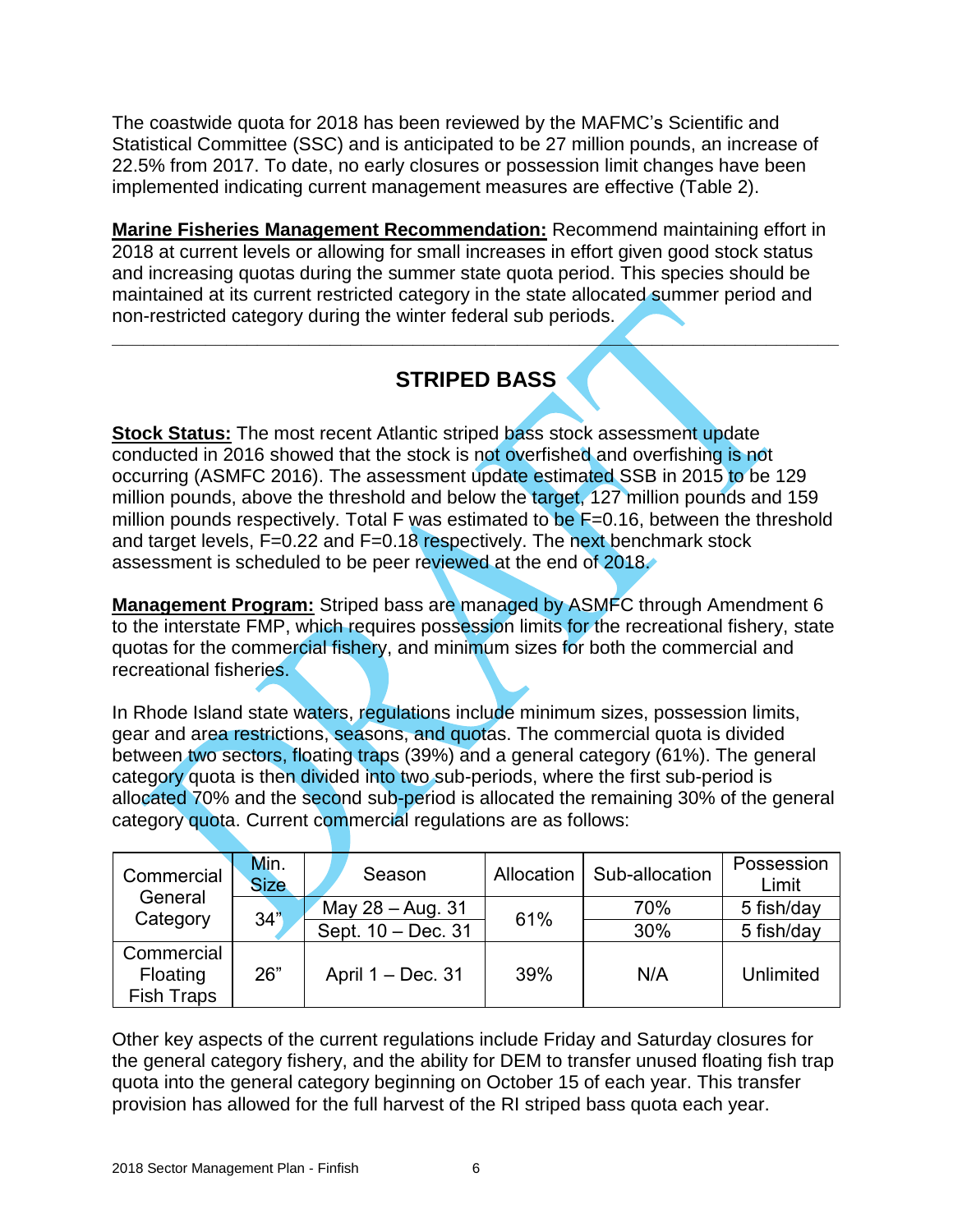**Performance of Fishery and Quota:** The RI commercial striped bass quota for the general category in 2018 is 111,459 pounds, which is split between two sub-periods with 70% allocated to the first sub-period and 30% to the second. As of the writing of this plan, the first sub-period quota was fully harvested in 29 days with an overage of 9,087 pounds. The first sub-period was originally closed after 25 fishing days as it was projected that the quota would be reached. Due to lower than average daily landings, the last few days the fishery was open, there was an underage of  $~12,000$  pounds. As a result, the fishery was re-opened for four additional days. During these four days, daily landing rates were more than double what was anticipated resulting in the aforementioned overage. The second sub-period has ~24,000 pounds available for harvest.

The floating fish trap quota is 70,113 pounds in 2018, minus any overages that may occur in 2017. As of the writing of this report, 43% of the floating fish trap quota has been harvested with ~40,000 pounds remaining.

**Marine Fisheries Management Recommendation:** Maintain 2018 effort at or below current levels and maintain as a restricted species.

### **SUMMER FLOUNDER**

<span id="page-6-0"></span>**\_\_\_\_\_\_\_\_\_\_\_\_\_\_\_\_\_\_\_\_\_\_\_\_\_\_\_\_\_\_\_\_\_\_\_\_\_\_\_\_\_\_\_\_\_\_\_\_\_\_\_\_\_\_\_\_\_\_\_\_\_\_\_\_\_\_\_\_\_\_**

**Stock Status:** In 2016, the stock assessment and biological reference points for the summer flounder stock were updated and reviewed through an update assessment process. The update assessment results, using a statistical catch-at-age modeling approach (ASAP), indicated that the summer flounder resource is not overfished but is experiencing overfishing relative to the established biological reference points in 2015. The summer flounder stock is defined as overfished if the stock's SSB falls below the biomass (SSB) threshold, currently defined as ½SSBMSY = 68.78 million lbs. The SSB for 2015 was estimated to be  $79.90$  million lbs. This is 42% below the SSB target = 137.55 million lbs. The overfishing definition for the summer flounder stock is defined as Fmsy =  $0.31$ . The 2015 fishing mortality rate estimate (F2015 =  $0.39$ ) is above the fishing mortality reference point. Fishing mortality in 2015 may have been higher, as a retrospective analysis indicated that the current assessment method tends to underestimate F in recent years. A data update done in 2017 did not indicate any improvement in stock status.

**Management Program:** Regional management of summer flounder is the shared responsibility of the MAFMC and ASMFC. In state waters, DEM regulations provide a framework to manage the annual summer flounder quota allocated to RI through possession limits and seasons. Current commercial regulations are as follows: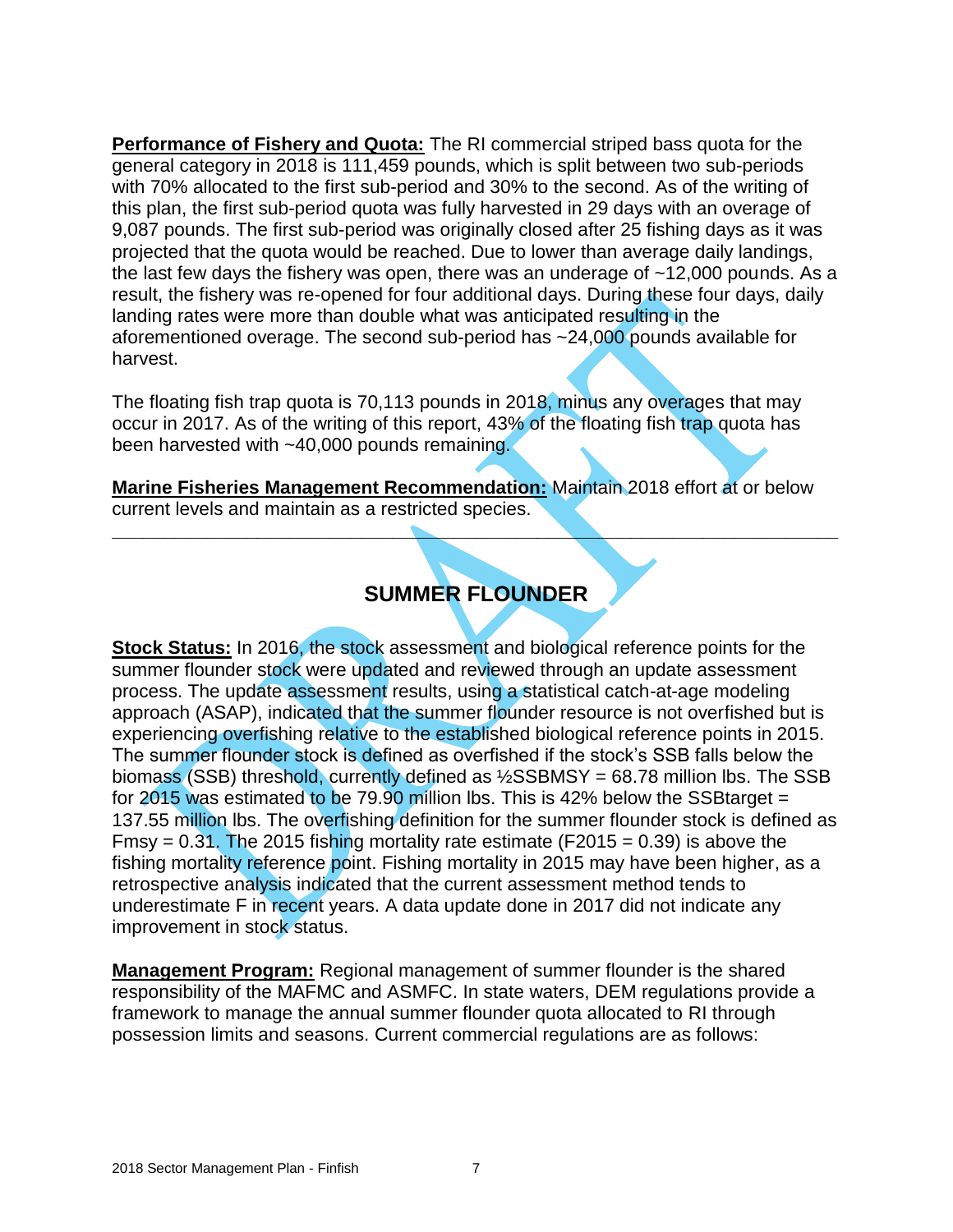| Min.<br>size | Target<br>Allocation | Sub-period                  | <b>Starting Poss.</b><br>Limit<br>(lbs/vsl/day) | Starting<br>Aggregate<br>Poss. Limit<br>(lbs/vsl) | Days Closed    |
|--------------|----------------------|-----------------------------|-------------------------------------------------|---------------------------------------------------|----------------|
|              | 54%                  | Winter<br>$(1/1 - 4/30)$    | 200                                             | 1,300/bi-week                                     | Open 7 days    |
| 14"          | 35%                  | Summer<br>$(5/1 - 9/15)$    | 50                                              | 200/week                                          | Fri./Sat./Sun. |
|              | 11%                  | Fall<br>$(9/16 -$<br>12/31) | 100                                             | No agg.<br>program                                | Open 7 days    |

**Performance of Fishery and Quota:** The coastwide quota for 2018 has been reviewed by the MAFMC's SSC and is anticipated to be 11.05 million pounds, an increase of 17% from 2017. To date, no early closures or possession limit changes have been implemented indicating current management measures are effective (Table 2).

**Marine Fisheries Management Recommendation:** Due to the continued low quota, it is recommended that effort remain at or below current levels. This species should be maintained as a restricted category species.

#### **TAUTOG**

<span id="page-7-0"></span>**Stock Status:** The ASMFC Tautog Technical Committee completed the most recent benchmark stock assessment of tautog in 2015 (ASMFC 2015). This assessment was approved for management use, and is the first approved assessment to create regionally discrete assessments for this stock. The benchmark assessment was then updated in 2016 (approved for management use in February 2017). Rhode Island (RI) is in a northern region with Massachusetts (MARI). The assessment results indicate in the MARI region the stock is not overfished as spawning stock biomass is at 2,196 metric tons (mt), which is above the threshold of 2,004 mt, but under the target of 2,684 mt. Additionally, overfishing is not occurring; currently the fishing mortality 3 year average is 0.23, below both the target (0.28) and the threshold (0.49).

RI has been proactive in its management of tautog, making management adjustments through the 2000s even with no mandate to do so. Despite these reduction measures, the tautog stock continues to be subject of high recreational landings in the fall months, and is not showing much in the way of rebuilding. Commercial landings have not risen appreciably since plan implementation in RI due to the constraint of a quota.

**Management Program:** Regional management of the tautog resource is conducted by ASMFC through Addendum VI to the Tautog FMP, which was adopted in 2011. The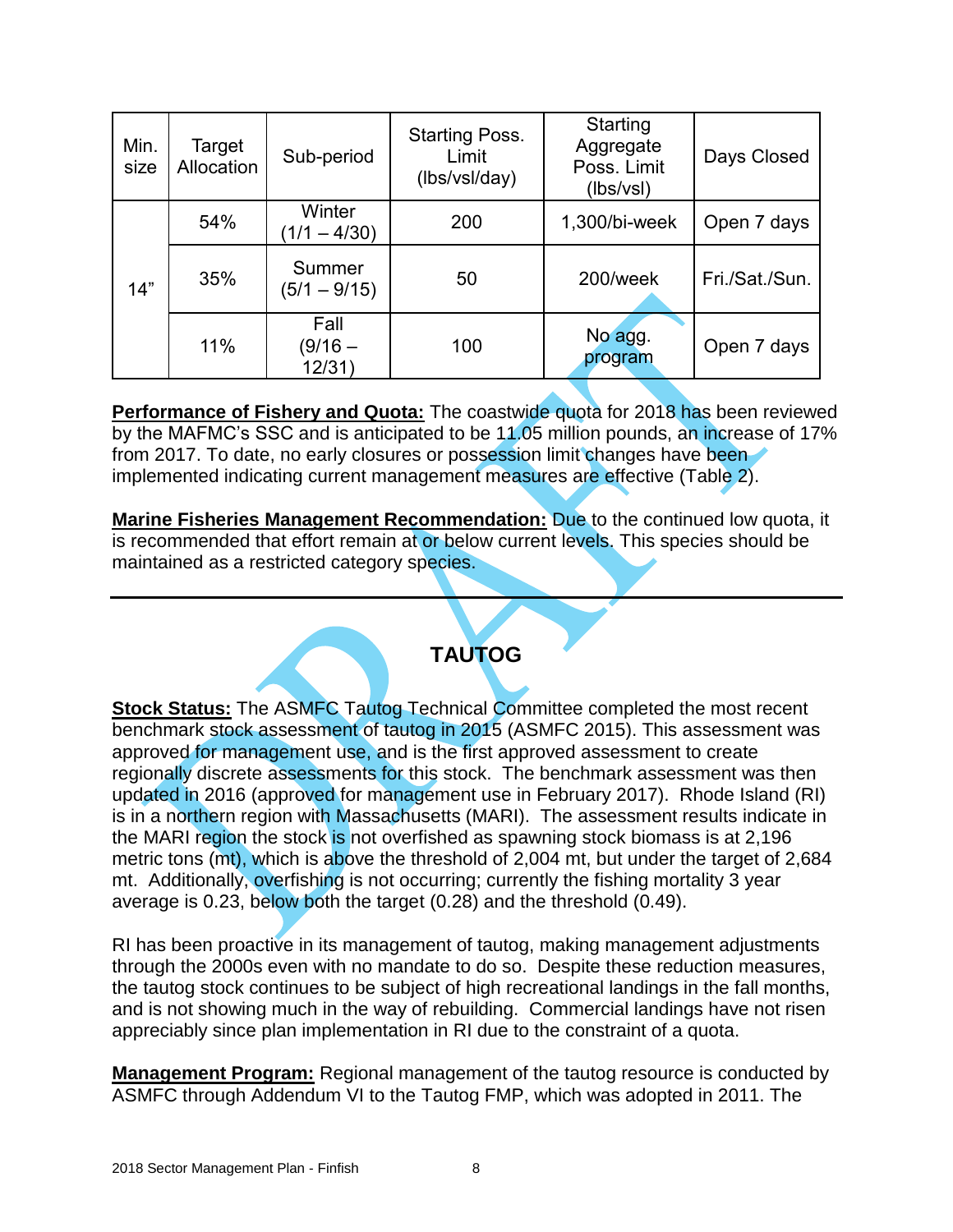FMP in part requires a reduction in fishing mortality in order to achieve an appreciable increase in spawning stock biomass. States were required to implement regulations that meet the required reductions by the start of their respective fisheries in 2012. Although not specifically required by the FMP, RI established a commercial quota, which in part achieves the fishing mortality targets required by the FMP. The state commercial quota has not increased in several years, and is managed through a combination of seasons, quotas, and possession limits. In 2016, the commercial quota of 51,348 pounds was divided equally into three seasons with a daily possession limit of 10 fish. In 2017, the distribution of the quota was changed, increasing the spring and fall seasons while reducing the summer, current commercial regulations are as follows:

| Min.<br><b>Size</b> | <b>Target Allocation</b> | Sub-period            | <b>Target Allocation</b><br>(lbs) | Possession<br>Limit |  |
|---------------------|--------------------------|-----------------------|-----------------------------------|---------------------|--|
|                     | 40%                      | April 15 - May 31     | 20,539                            | 10 fish/day         |  |
| 16"                 | 20%                      | Aug. $1 -$ Sept. $15$ | 10,270                            | 10 fish/day         |  |
|                     | 40%                      | Sept. 16 - Dec. 31    | 20,539                            | 10 fish/day         |  |

**Performance of Fishery and Quota:** The state quota for 2018 is anticipated to be 51,348 pounds (minus any 2017 overages), consistent with 2017. In order to keep the tautog fishery open throughout each of the defined seasons, a substantial increase in the quota would be needed. Such an increase is not realistic due to the stock status. Spring is typically the hardest season to manage with early season closures, and high discard mortality. However, a switch in period allocations for the 2017 fishing year was made (an additional 3,432lbs was added) the spring season gained an additional 10 days before closing in 2017. There was an overage of 1,673lbs in 2017 in this spring sub season.

**Marine Fisheries Management Recommendation:** Maintain effort in 2018 at or below current levels and maintain as a restricted species.

## <span id="page-8-0"></span>**LICENSING RECOMMENDATIONS- RESTRICTED FINFISH ENDORSEMENT**

In 2015, due to concerns about the ageing commercial fishing population, a 2:1 exit/entry ratio for the restricted finfish endorsement was changed to 1:1 to provide for a limited increase of new licenses to replace effort from those licenses not renewed. This ratio was adopted to be reflective of both current fishing effort, and assuming that latent effort was accounted for with the activity requirement of the license. Referring to Table 1, the number of licenses eligible to harvest restricted finfish has remained relatively stable in the last three years with 1055 licenses issued in 2015, 1054 in 2016 and 1055 in 2017. This indicates that the recommendation to increase the number of restricted finfish licenses issued annually has achieved the desired effect of maintaining consistent effort in the fishery.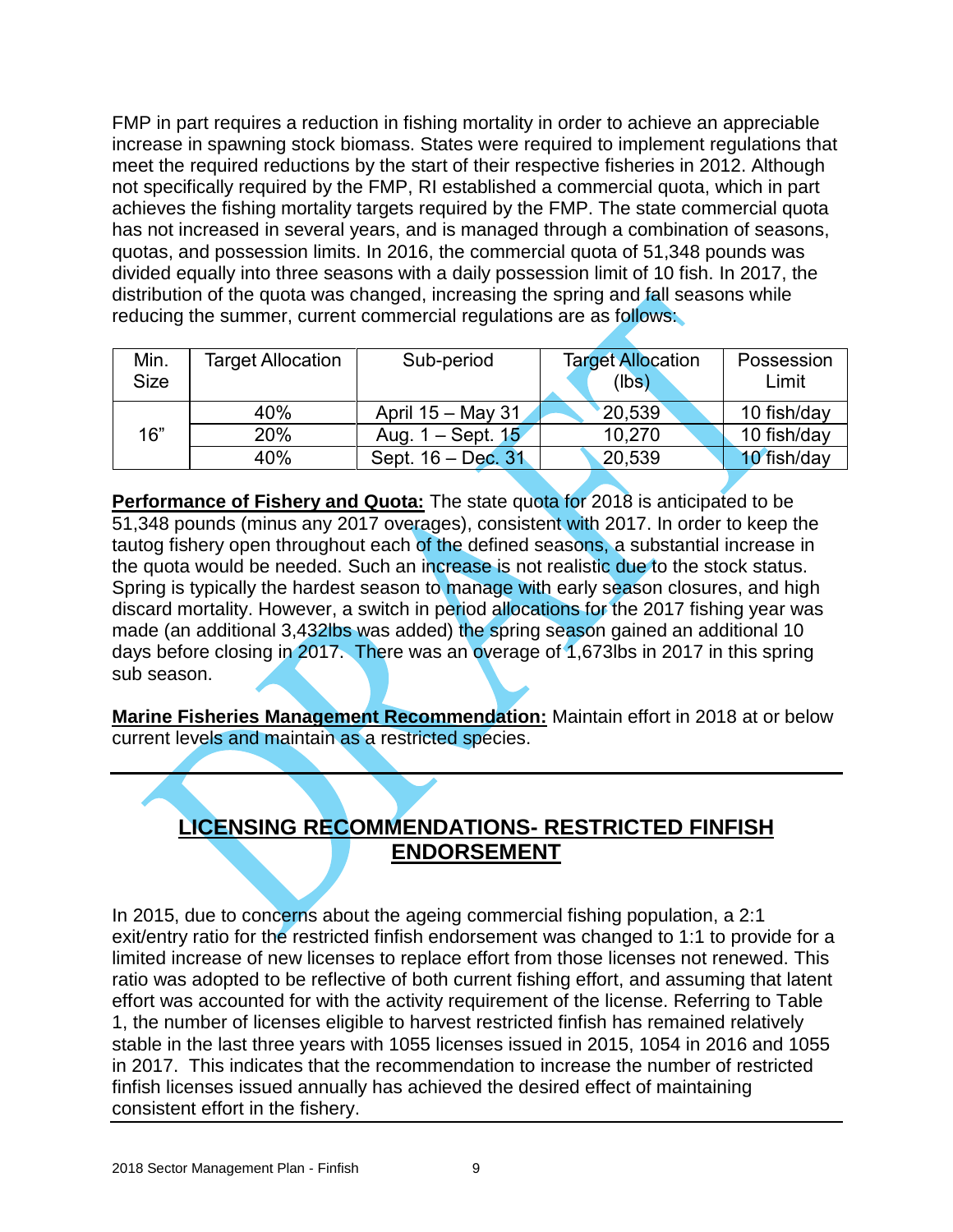**Marine Fisheries Licensing Recommendation**: In 2017, 1,055 licenses were issued with the ability to harvest restricted finfish in state waters (Table 1). Between 2016 and 2017, 16 restricted finfish licenses were not renewed (12 Multipurpose, 4 Principal Effort Licenses). Only 2 of these retired licenses had landings of restricted finfish in the prior year. Under the current exit/entry ratio regulations 18 PEL restricted finfish endorsements would be issued for 2018. It is anticipated that the 2018 fishery specifications for quota managed species (restricted finfish) will increase slightly or remain level. Marine Fisheries recommends maintaining effort at current levels by maintaining the 1:1 exit/entry ratio for the Principal Effort License (PEL) restricted finfish endorsement.

<span id="page-9-0"></span>**RI Marine Fisheries Council**: This section to be completed and plan finalized upon inclusion of IAC/Council recommendations: IAC meeting tentative date August 10; Hearing tentative date Sept 18-19; Council meeting date Oct. 2.

## **NON-RESTRICTED FINFISH**

## **BLUEFISH**

<span id="page-9-1"></span>**Stock Status:** A benchmark stock assessment for bluefish completed in 2015 indicates that the stock is not overfished and overfishing is not occurring (NEFSC 2015). The assessment adopted new spawning potential ratio-based (SPR-based) reference points instead of using maximum sustainable yield-based (MSY-based) reference points as was used in previous assessments. This was due to the fact that that there is a lack of information available regarding recruitment at smaller stock sizes, thus the stockrecruitment relationship is poorly defined. The assessment estimated spawning stock biomass in 2014, the terminal year of the assessment, to be 191 million pounds, a level above the SSB threshold but below the SSB target, 191 million and 223 million pounds respectively. The assessment also estimated fishing mortality in 2014 to be 0.157, well below the fishing mortality threshold (FMSY PROXY =  $F35\%$ SPR = 0.19).

**Management Program:** Regional management of bluefish is the shared responsibility of the ASMFC and MAFMC through Amendment 1 to the Bluefish FMP. Amendment I dictates that 17% of the resource shall be allocated to commercial fisheries which are controlled through state-by-state quotas. The remaining 83% of the resource is allocated to recreational fisheries which are controlled through a 15-fish bag limit. RI receives 6.8% of the coastwide bluefish commercial allocation and uses a minimum size limit, seasons, and possession limits to control harvest levels throughout the year. Current commercial regulations are as follows: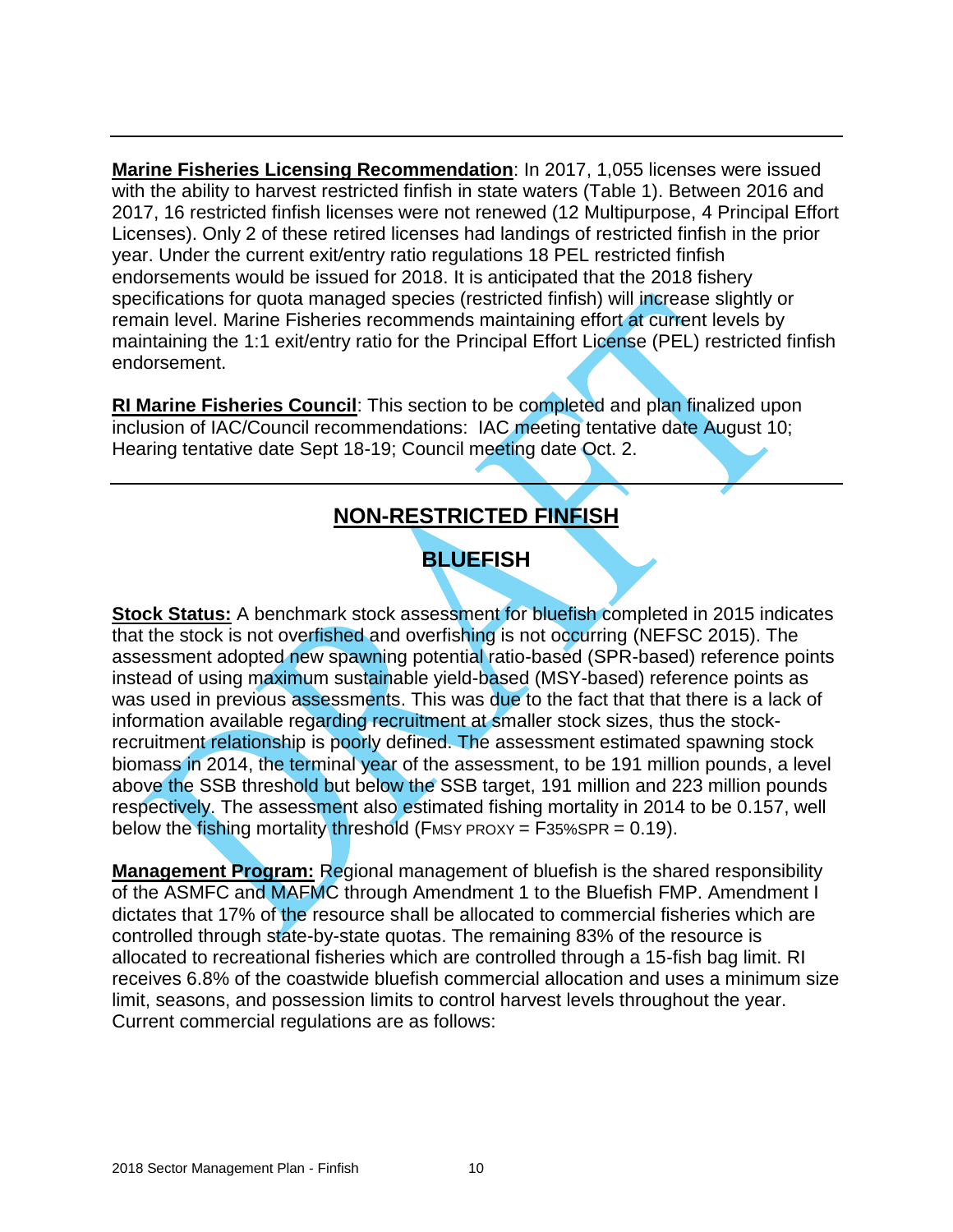| Min.<br><b>Size</b> | Sub-period        | 2018<br>Projected<br>Allocation (lbs) | <b>Possession Limit</b><br>(lbs/vsl/wk) |
|---------------------|-------------------|---------------------------------------|-----------------------------------------|
| 12"                 | Jan. 1 – April 30 | 17,154                                | 500                                     |
|                     | May 1 - Nov. 11   | 529,585                               | 6000                                    |
|                     | Nov. 12 – Dec. 31 | 34,824                                | 500                                     |

**Performance of Fishery and Quota:** In 2017 RI's commercial bluefish quota is 581,563 pounds. During the first sub-period in 2017, Marine Fisheries made several possession limit adjustments to maximize harvest and avoid going over the projected allocation. An underage of 5,839 pounds for the first sub-period was carried over into the second sub-period which is still in progress as of this report writing. The second sub-period currently has ~470,000 pounds remaining and due to lower than expected catch rates, Marine Fisheries was able to raise the weekly possession limit at the end of May to 10,000 pounds/vessel/week and again at the end of July to 15,000 pounds/vessel/week. The most recent ASMFC FMP review, detailing the 2014 and 2015 fishing years for the Atlantic coast, can be found on the ASMFC website [\(http://www.asmfc.org/uploads/file/57b231d72016BluefishFMPReview.pdf\)](http://www.asmfc.org/uploads/file/57b231d72016BluefishFMPReview.pdf).

RI's initial commercial bluefish quota for 2018 is 493,160 pounds, a 19% increase from the initial 2017 quota and a 15% decrease from the final 2017 quota. The initial quota allocation for 2018 is subject to change depending on the performance of the recreational fishery in 2017 and any potential transfers that may occur from the recreational sector to the commercial sector.

**Marine Fisheries Management Recommendation:** Hold a public workshop and public hearing to discuss the efficacy of the 2017 management of bluefish and seek additional input on bluefish management for 2018 that would continue to control harvest through size limits, possession limits, and/or seasons. In the future, if effort increases and/or the commercial quota decreases, Marine Fisheries will re-assess whether bluefish needs to be placed in to the restricted species category.

#### **COD**

<span id="page-10-0"></span>**\_\_\_\_\_\_\_\_\_\_\_\_\_\_\_\_\_\_\_\_\_\_\_\_\_\_\_\_\_\_\_\_\_\_\_\_\_\_\_\_\_\_\_\_\_\_\_\_\_\_\_\_\_\_\_\_\_\_\_\_\_\_\_\_\_\_\_\_\_\_**

**Stock Status:** The 2015 George's Bank (GB) Atlantic cod (*Gadus morhua*) operational assessment was not accepted by the peer review panel. Therefore, the most recent biological reference points (BRPs) are from the SAW 55 benchmark assessment which shows historically low biomass (NEFSC 2013). SAW 55 estimated total biomass (SSB2011) at 13,216 mt; fishing mortality (F2011) at 0.43; the biomass threshold of  $\frac{1}{2}$ Bmsy at 93,268 mt; and the fishing mortality target Fmsy proxy (F40%) at 0.18. The 2015 peer review concluded that the stock remains overfished based on the benchmark formulation used in SAW 55 (SSB2011 = 13,216 mt  $\lt \frac{1}{2}$  SSBmsy = 93,268); however, overfishing status is considered unknown.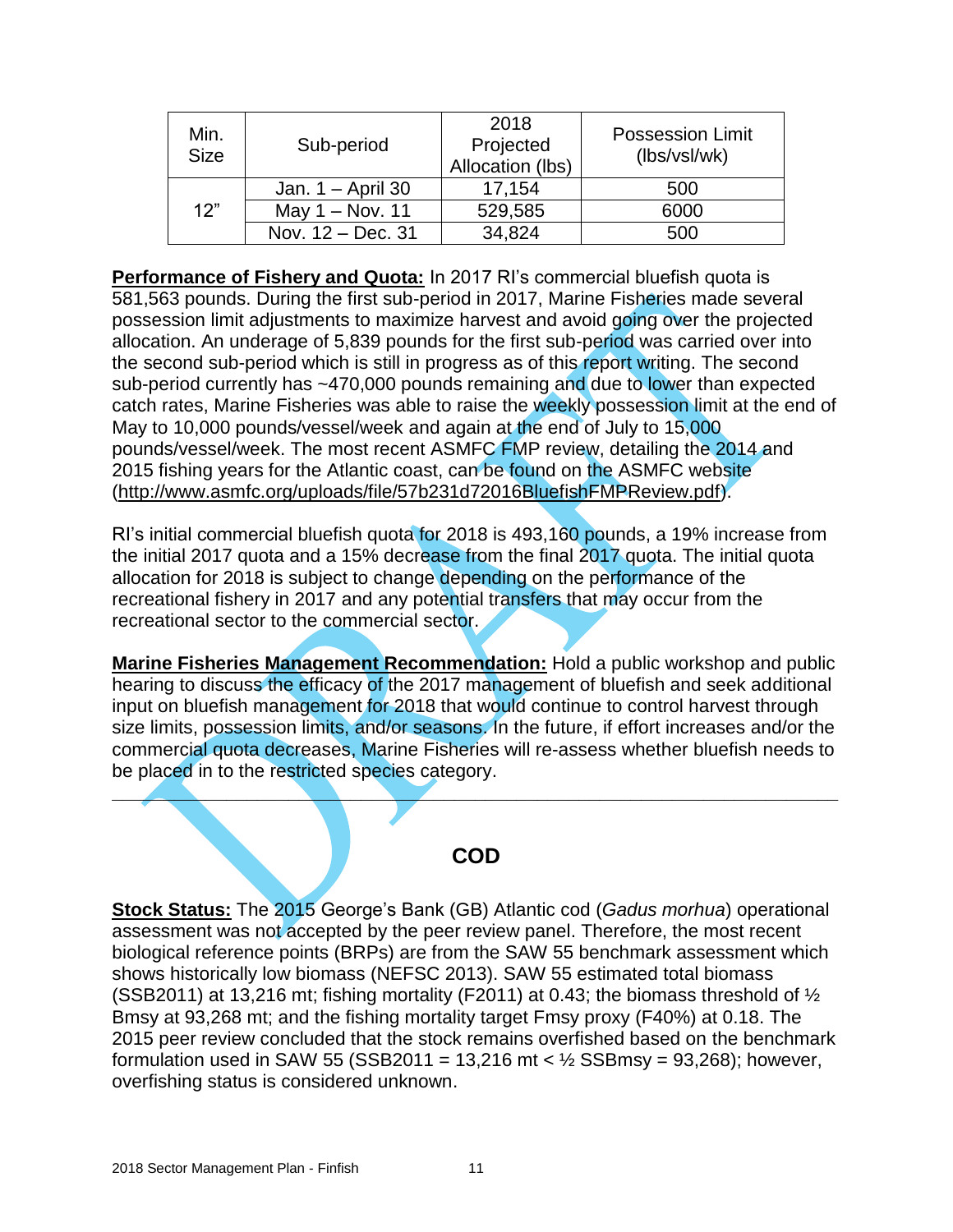**Management Program:** Atlantic cod are managed under the New England Fishery Management Council (NEFMC) Northeast Multispecies FMP. RI State waters are considered part of the GB cod stock. The 2017 FY Annual Catch Limit (ACL) is unchanged from the 2016 FY at 730 mt (1,609,374 lbs). In an effort to satisfy statuary requirements to complement federal fishery management plans, RI has adopted a minimum size limit, daily possession limit, and state quota set at 1% of the GB ACL (equal to 16,093 lbs for the 2017 FY). Current management is as follows:

| Min. | Season             | <b>Possession Limit</b> |
|------|--------------------|-------------------------|
| Size |                    | (lbs/vsl/day)           |
| 22"  | May $1 -$ April 30 | 1.000                   |

**Performance of Fishery and Quota:** The state quota for cod has not been met since its inception in 2009. Between the 2009 and 2016 FYs total state-water landings have ranged from 5,233 lbs to 31,868 lbs. State-water landings for RI during the 2016 fishing year totaled 13,507 lbs, which is 84% of the RI state-water quota.

Cod abundance in state waters is ephemeral and potential landings for a given year cannot be accurately projected. This fishery still appears to be resource limited; however, given the dramatic reduction in ACL and associated the state water quota (62% reduction from 2015 FY) landings could approach the 2017 FY quota.

<span id="page-11-0"></span>**Marine Fisheries Management Recommendation:** Allow effort to increase above current levels and maintain in the non-restricted species category.

# **ATLANTIC HERRING**

**Stock Status:** The latest stock assessment update, conducted by the Northeast Regional Stock Assessment Workshop in 2015, indicates Atlantic herring are not overfished and overfishing is not occurring. Spawning stock biomass in 2014 is estimated at 623,000 mt, well above the SSB threshold and target of 155,573 mt (342 million pounds) and 311,145 mt (685 million pounds), respectively. Current fishing mortality is estimated at 0.16, below the fishing mortality threshold of 0.24.

**Management Program:** Atlantic Herring is a jointly managed species by both ASMFC and NOAA Fisheries. Annual specifications are calculated and regional ACLs (quotas) are broken out into fishing areas. Area 2 encompasses Southern New England (SNE) waters including RI state waters. The 2017 Atlantic Herring quota for area 2 was 31,227 metric tons. River herring bycatch is a concern within the Atlantic herring fishery and also has regional ACLs (catch caps) that are set by fishing area. When the catch cap for river herring is reached in any given area the Atlantic herring fishery closes until the next fishing year. The 2017 area 2 river herring catch cap was set at 130 metric tons.

At the state level, all vessels participating in the state waters Atlantic herring fishery to acquire a permit from Marine Fisheries. In 2017 there were 20 participating vessels.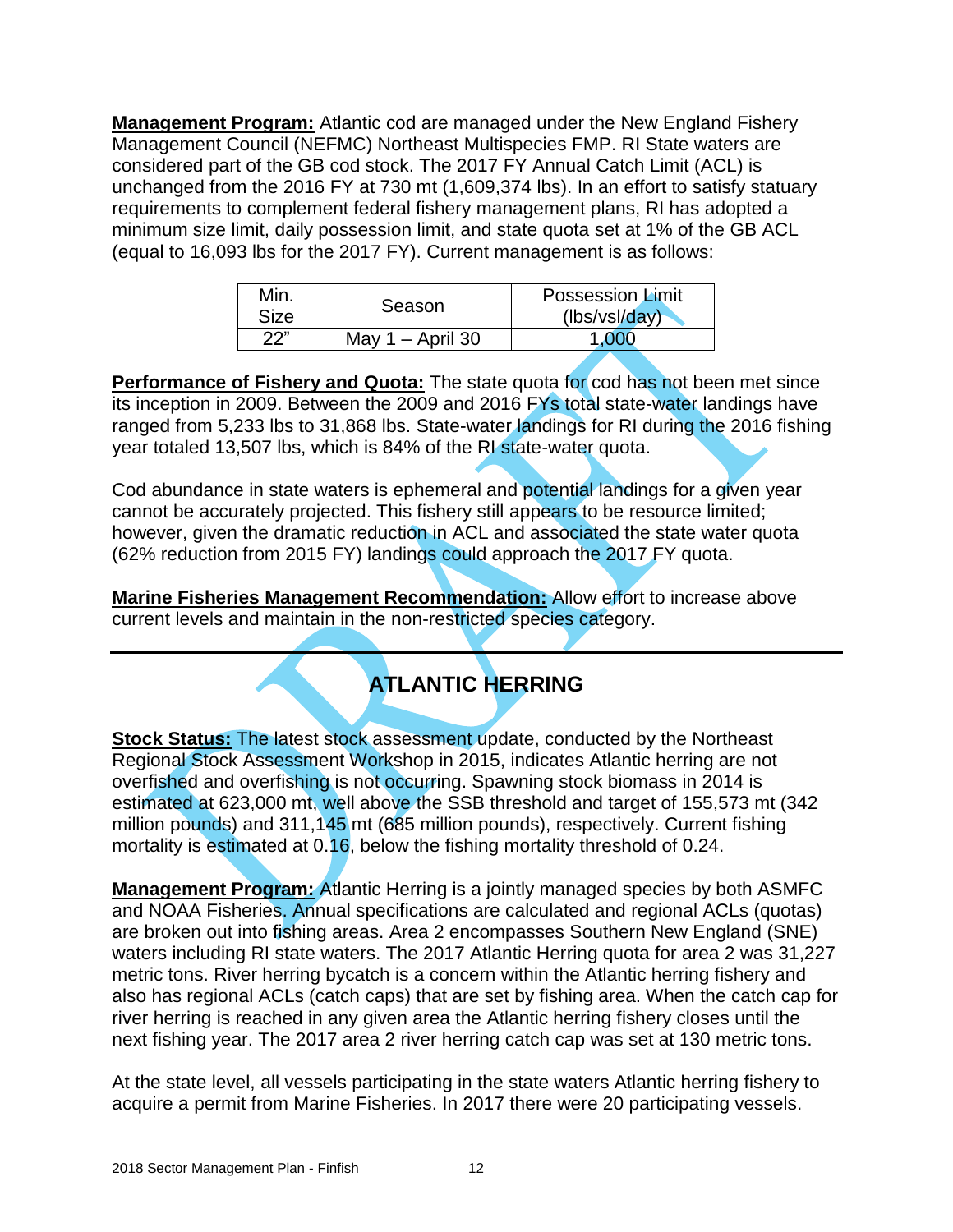Vessels must provide contact information in the form of an email address to receive messages warning of aggregations of river herring that should be avoided. RI participates in a river herring avoidance program administered by MADMF that monitors river herring bycatch by observing catch at shore side facilities. Vessel captains indicate where the catch originated from on a grid of the SNE fishing area and the data is used to create charts indicating areas where river herring has been observed in the catch. If any given area has been observed to have greater than 0.6 % river herring bycatch a warning is issued to the fleet to alert them to move on from that area.

**Performance of Fishery and Quotas:** A state quota does not exist. In 2016 9,538,587 pounds of Atlantic herring was landed in RI worth \$1,525423.

**Marine Fisheries Management Recommendation:** Recommend continuing the current permitting program and participation in the MADMF river herring avoidance program.

#### **MENHADEN**

<span id="page-12-0"></span>**Stock Status:** The ASMFC Atlantic Menhaden Stock Assessment Subcommittee last assessed the menhaden stock in 2015. The population is not overfished and overfishing is not occurring relative to the new maximum spawning potential (MSP) reference points. Full fishing mortality in 2013 was estimated at  $F_{2013}=0.22$ , a level that is below both the threshold and target levels, F<sub>15%MSP</sub>=1.26 and F<sub>30%MSP</sub>=0.38 respectively (ASMFC, 2015a).

Two additional items being worked on for Atlantic menhaden include a socioeconomic study on the commercial bait and reduction fisheries as well as the development of ecosystem based reference points. The socioeconomic study was released in the summer of 2017

[\(http://www.asmfc.org/uploads/file/5952c992ASMFC\\_MenhadenSocioeconomicReport\\_](http://www.asmfc.org/uploads/file/5952c992ASMFC_MenhadenSocioeconomicReport_June2017.pdf) [June2017.pdf\)](http://www.asmfc.org/uploads/file/5952c992ASMFC_MenhadenSocioeconomicReport_June2017.pdf). The Biological Ecological Reference Point (BERP) working group has been tasked with developing ecosystem based reference points for Atlantic menhaden and anticipates they will be ready in 2019. Although the BERP will not be completed with this task in time for the finalization of Amendment 3, and amendment that is currently in development that will revisit BRPs and quota allocation, the amendment may provide an option for the board to consider these reference points for management use when they do become available.

**Management Program:** Menhaden are managed in state waters by the ASMFC under Amendment 2 to the Interstate FMP for Atlantic Menhaden. The Atlantic menhaden management board sets an annual Total Allowable Catch (TAC) for menhaden which is then allocated to the Atlantic coast jurisdictions based on landings history. The RI menhaden allocation is 0.02% of the overall TAC. Once the RI allocation is met, the landing of menhaden in RI is prohibited, except for non-directed fisheries which have a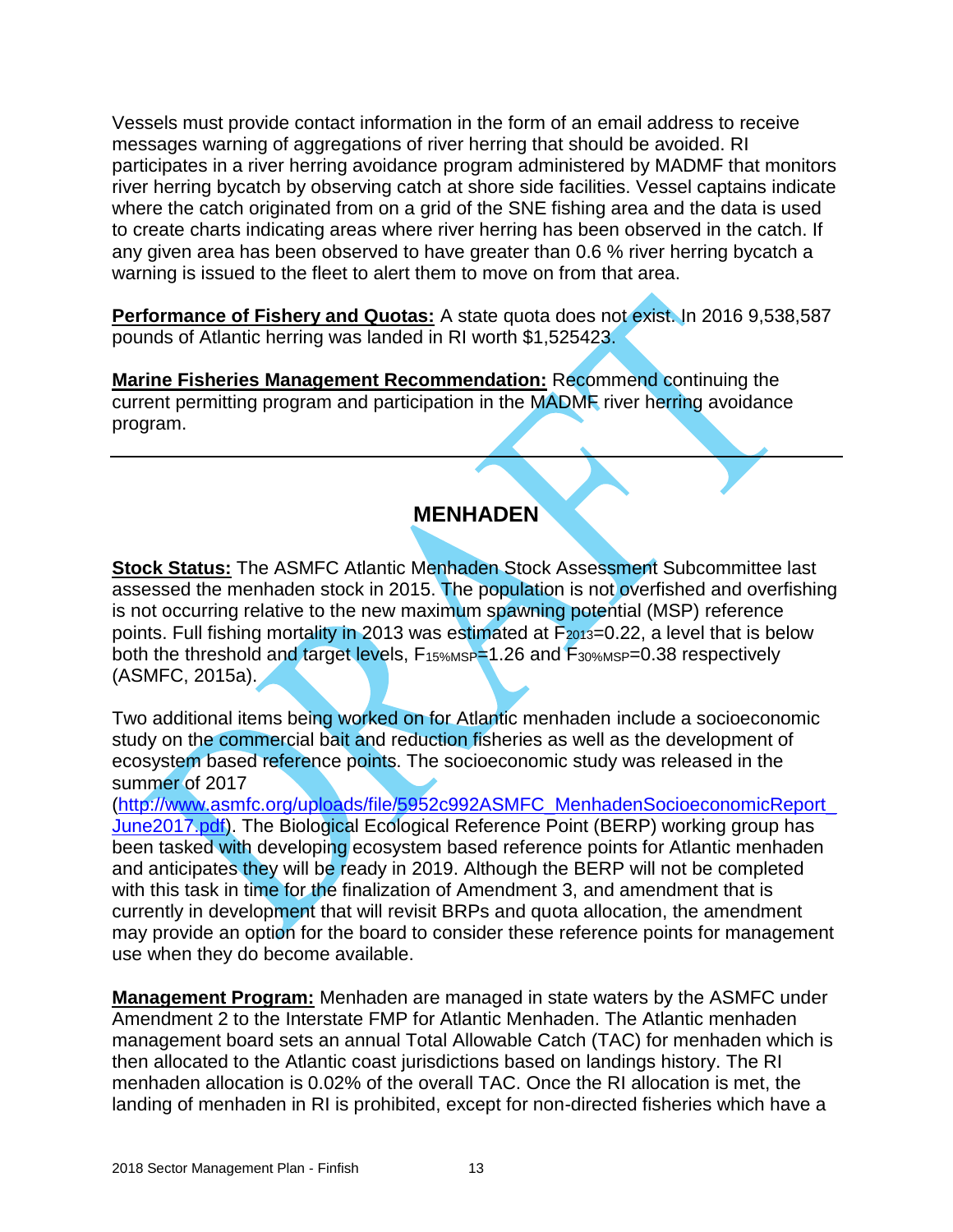bycatch allowance of 6,000 pounds/vessel/day, or 12,000 pounds/vessel/day if two licensed fishermen are on board the vessel. A TAC set-aside of 1% is used each year by states in the New England region for episodic events, or periods of time when large amounts of biomass are present. RI participates in the episodic event set-aside annually which allows RI state waters to re-open to the landing of menhaden until the set-aside is used up or the program ends.

In addition to the ASMFC management of menhaden, Narragansett Bay in its entirety is designated a Menhaden Management Area through RI statute, which provides DEM the ability to manage menhaden through additional management measures afforded only to those areas with management area status. These measures include areas permanently closed to purse seining (The Providence River and Greenwich Bay), a daily possession limit of 120,000 pounds/vessel, net size certification, vessel capacity restrictions, call-in requirements to both Marine Fisheries and the Division of Law Enforcement (DLE), a threshold amount of fish that needs to be present in Narragansett Bay before the commercial bait fishery can begin (2 million pounds), an overall cap on the amount of fish that could be removed from the Bay (50% of the standing stock in the Bay), and a threshold amount of fish that needs to be present for the commercial bait fishery to remain open (1.5 million pounds). Once the biomass drops below 1.5 million pounds, the commercial bait fishery in the Narragansett Bay Management Area closes. Biomass levels in the menhaden Management Area are monitored on a weekly or bi-weekly basis through a contractor spotter pilot who provides Marine Fisheries with school counts and an estimate of pounds in the management area. A depletion model for open systems (Gibson 2007) uses these spotter pilot estimates, commercial bait landings, and biological information to provide an overall estimate of biomass present in the management area. These model derived estimates are what is used to determine if the fishery can open or must close based on the thresholds above.

**Performance of Fishery and Quotas:** In 2017, RI's commercial menhaden quota is 78,195 pounds and has been fully harvested. RI also participated in the Episodic event set-aside in 2017 until the program closed. The table below details the events that have occurred for the commercial menhaden fishery in RI thus far in 2017.

RI's initial commercial menhaden quota for 2018 is 78,195 pounds, the same as 2017, minus any overages that occur. The initial quota allocation for 2018 is subject to change depending on the timeline and outcome of Draft Amendment 3, expected to go to public comment in the Fall of 2017.

| <b>Date</b> | <b>Action</b>                            | Area                    | Reason                                                                            |
|-------------|------------------------------------------|-------------------------|-----------------------------------------------------------------------------------|
| 5/14/17     | CLOSED*<br>(Landing &<br>Possession)     | <b>All State waters</b> | State quota fully harvested                                                       |
| 5/21/16     | <b>OPEN</b><br>(Landing &<br>Possession) | <b>All State waters</b> | <b>Biomass Threshold and RI</b><br>opted into Episodic Event set<br>aside program |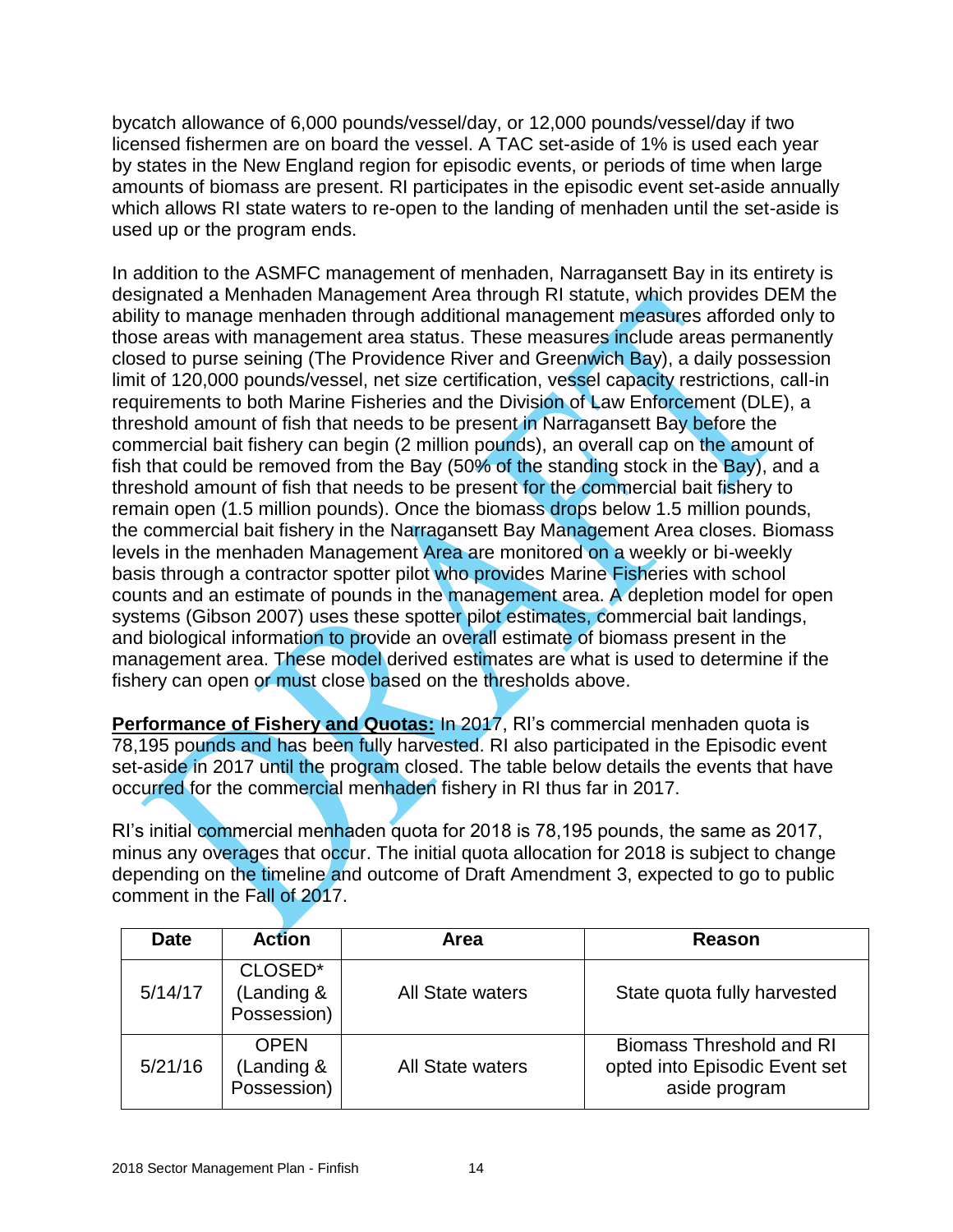| 7/3/17  | CLOSED*<br>(Landing<br>Only)               | <b>All State Waters</b> | Episodic Event set aside<br>program ended |
|---------|--------------------------------------------|-------------------------|-------------------------------------------|
| 7/13/17 | <b>CLOSED</b><br>(Landing &<br>Possession) | <b>All State Waters</b> | <b>Biomass Threshold</b>                  |

\* Closed to the landing of menhaden except for non-directed gear types who have a bycatch allowance.

**Marine Fisheries Management Recommendation:** Maintain effort at or below current levels in 2018 and maintain as a non-restricted species. In the future, if existing latent effort should become active, consider using the existing purse seine endorsement control date to restrict effort, or move menhaden into the restricted finfish category.

<span id="page-14-0"></span>**\_\_\_\_\_\_\_\_\_\_\_\_\_\_\_\_\_\_\_\_\_\_\_\_\_\_\_\_\_\_\_\_\_\_\_\_\_\_\_\_\_\_\_\_\_\_\_\_\_\_\_\_\_\_\_\_\_\_\_\_\_\_\_\_\_\_\_\_\_\_**

## **MONKFISH**

**Stock Status:** The federal monkfish (*Lophius americanus*) fishery is jointly managed by the NEFMC and MAFMC, with the NEFMC having the administrative lead. The fishery is managed as two stocks, with RI State waters considered part of the Southern Fishery Management Area (SMA) stock.

The National Marine Fisheries Service (NMFS) conducted an operational assessment in 2016 (Richards, 2016), but due to uncertainty of growth rates the SCALE model could not be updated in this assessment. An alternative method to advise catch limits was developed, which calculates the proportional rate of change in smoothed survey indices over the most recent 3 years to revise catch limits. Since the SCALE model could not be updated for the 2016 assessment, updated BRPs and stock status could not be updated. Thus, the most recent BRPs are from the 2013 operational assessment, which showed: fishing mortality (F) was 0.11; updated Fthreshold was 0.37; and the corrected total biomass (B) estimate of 88,806 mt was above both Btarget of 71,667 mt (Bmsy proxy) and the 2013 corrected Bthreshold of 23,204mt (1/2\*Btarget). The 2013 BRPs indicated monkfish are not overfished and overfishing in not occurring in the SFMA; however, high levels of uncertainty in the BRPs due to gaps in the input data and a persistent retrospective pattern that underestimates F and overestimates B in each area.

**Management Program:** The SMA monkfish stock is regulated by the NEFMC through minimum size limits, gear restrictions, and days at sea (DAS) restrictions. In an effort to meet statuary requirements to complement federal FMP, RI has adopted a minimum size limit, daily possession limit, and state quota on monkfish harvested in state waters.

The RI state-water quota is set at 3% of the SMA Total Allowable Landings (TAL) (595,976 lbs whole weight) with a possession limit reduction to 50 lbs tail weight when state-water landings reach 2% of the SMA TAL (397,317 lbs whole weight). In July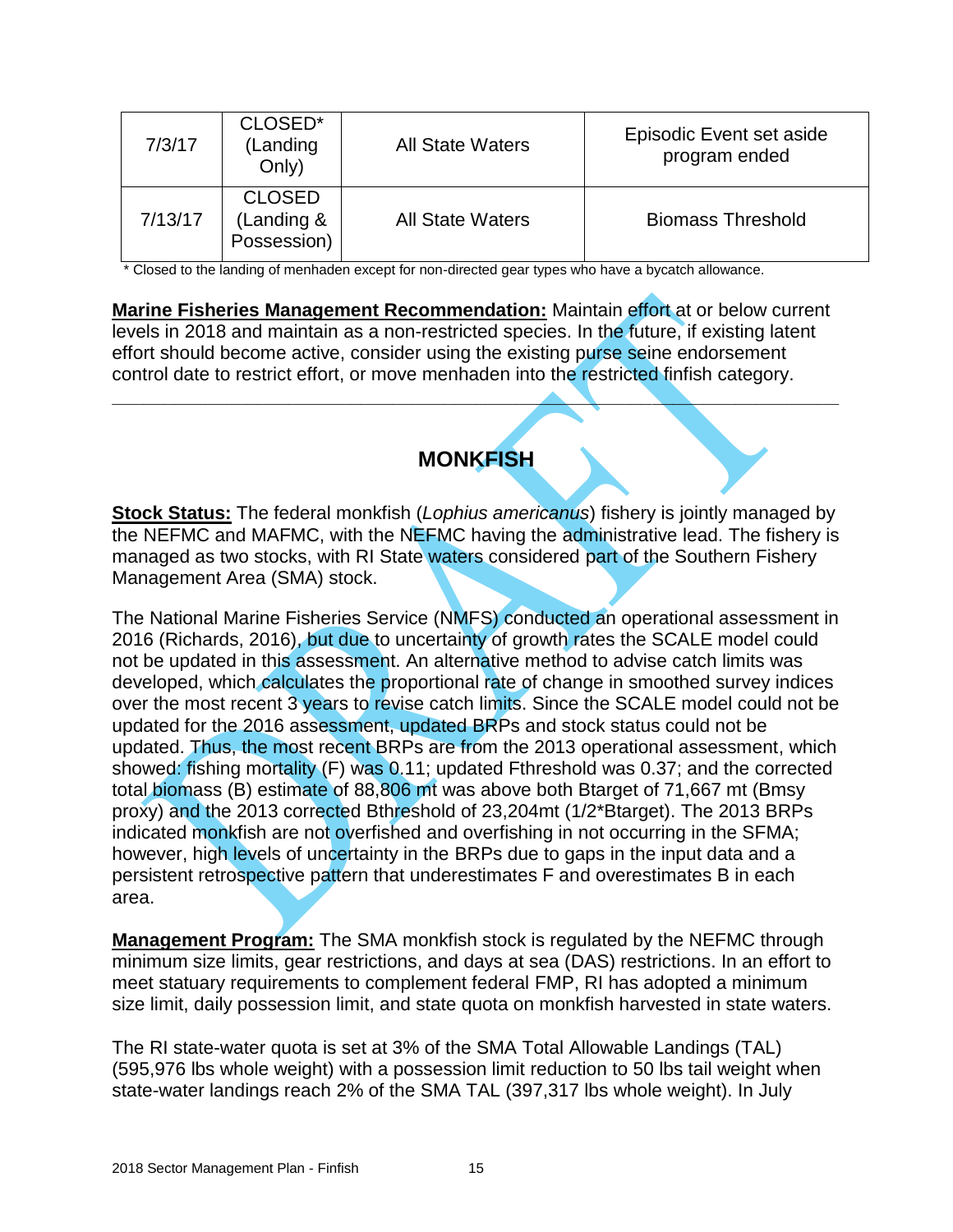2017, management was amended to update the daily possession limit. Current management is as follows:

| Min.<br>Size | Season             | <b>Possession Limit</b><br>(lbs/vsl/day) |
|--------------|--------------------|------------------------------------------|
| 17"          | May $1 -$ April 30 | 700 tail/3,027 whole                     |

**Performance of Fishery and Quotas:** RI state-water landings for the 2016 FY were 260,316 lbs, representing ~66% of the state possession limit reduction threshold (2% SMA TAL) and 44% of the state quota (3% SMA TAL).

**Marine Fisheries Management Recommendation:** Under the current management program it appears this fishery could withstand a modest increase in effort and still provide for the directed fishery to remain open for the entire fishing year. Maintain in the non-restricted species category.

### **WINTER FLOUNDER**

<span id="page-15-0"></span>**Stock Status:** The 2015 SNE/MA stock assessment update indicates the stock is overfished, but overfishing is not occurring. Spawning stock biomass in 2014 was estimated to be 13.6 million pounds which is 23% of the biomass target (59.4 million pounds). Fishing mortality was estimated to be 0.16 which is 49% of the overfishing threshold. Since 1981, SNE/MA recruitment has been declining, and 2013 is the lowest in the time series which is approximately 4% of the estimated recruitment in 1981 (the highest in the time series). While the 2014 SNE/MA recruitment estimate increased slightly, overall stock productivity continues to decline. The stock did not meet its rebuilding target in 2014, in part due to low recruitment. In 2014, NOAA Fisheries partially implemented Framework Adjustment 50 to revise the rebuilding end date to 2023. Heavy fishing pressure, habitat degradation, and low genetic variability hinder winter flounder recovery.

**Management Program:** The NEFMC manages the winter flounder resource through the Northeast Multispecies (Groundfish) FMP. Under the NEFMC Framework 50 for groundfish for the 2018 fishing year, harvest of winter flounder is allowed in the federal SNE/MA stock management area, and federally permitted vessels participating in a sector are allowed to fish with no limit until they reach their sector allowable catch limit. Federally permitted vessels in the "common pool" are currently restricted to a possession limit of 2,000 lb/vsl/day, or 4,000 lbs/vsl/trip limit, which is adjustable by the NMFS regional administrator. The SNE/MA management area remains open to common pool vessels until the allowable catch limit is reached.

At the state level, ASMFC manages the inshore winter flounder stocks through Addendum I to Amendment 1 to the interstate FMP, which includes minimum size, daily possession limits, mesh size restrictions, and areas closed to harvest. Current state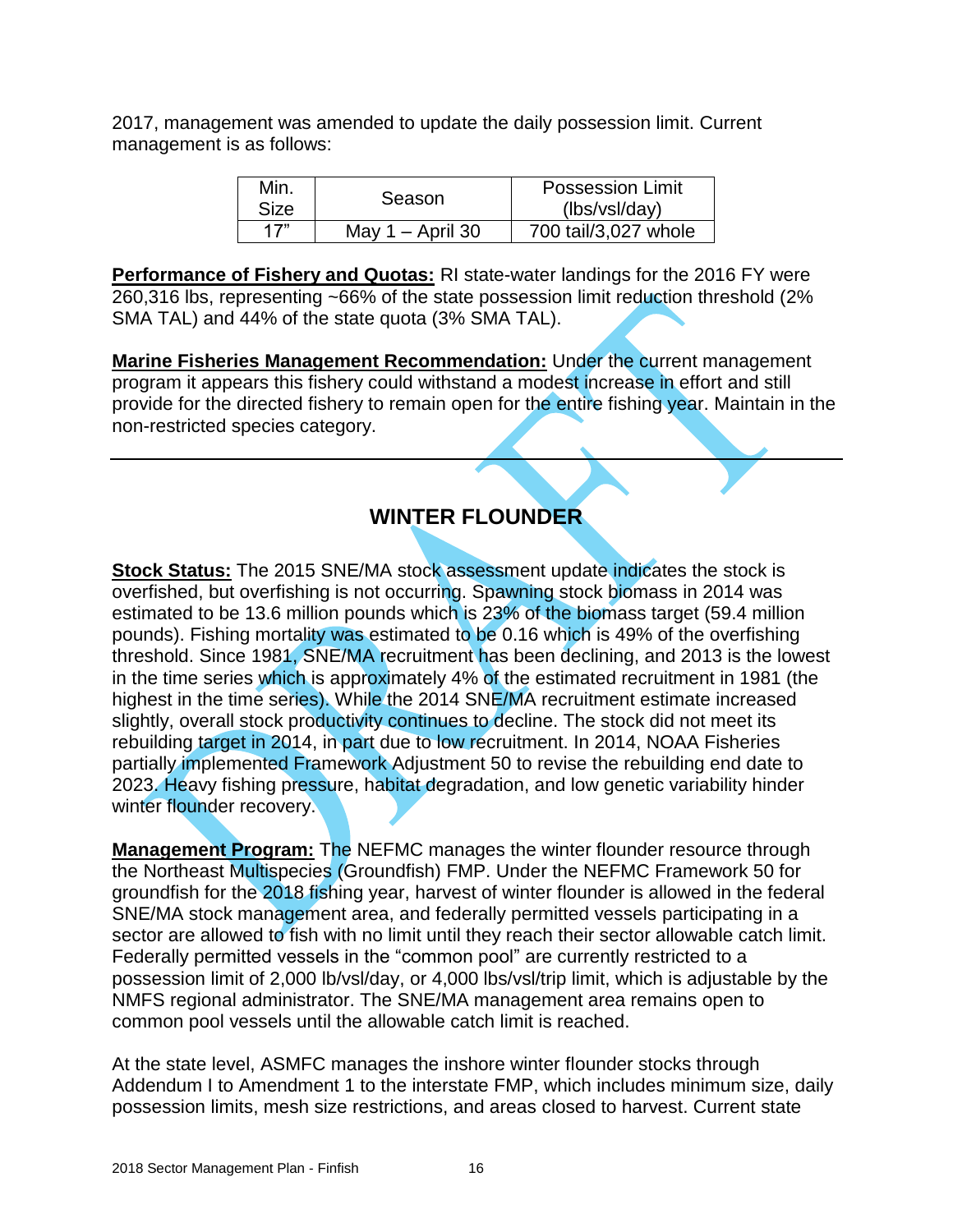regulations including a commercial possession limit of 50 lbs/vsl/day and areas within state waters closed to harvest, including Point Judith Pond, the Harbor of Refuge, Potters Pond, and Narragansett Bay north of the Colregs line, which aim to protect a recovery of the population in these areas due to the SNE closure (Gibson 2010). In order to maintain a stream of commercial landings for biological data collection used in the stock assessment, RI adopted the 50 pound daily possession limit all state waters. Recreational management measures for winter flounder also remain in place in an effort to greatly reduce F, including a minimum size of 12 inches, daily possession limit of 2 fish / person, and season from March 1<sup>st</sup> through December 31<sup>st</sup>

**Performance of Fishery and Quotas:** A state quota has not existed since 2006. In 2016 299,896 pounds of winter flounder was landed in RI worth \$818,165.

**Marine Fisheries Management Recommendation:** Recommend considering changes in management to allow more liberal commercial possession limit in state waters. Any changes in state waters management would need approval of the ASMFC Winter Flounder Management Board.

# **LICENSING RECOMMENDATIONS -**

## **NON-RESTRICTED FINFISH ENDORSEMENT**

<span id="page-16-1"></span><span id="page-16-0"></span>**Division Recommendations:** In 2017 1,201 licenses were issued with the ability to harvest non-restricted finfish in state waters (Table 1). Between 2016 and 2017 there was a net gain of 1 license issued for non-restricted finfish (+5 Commercial Fishing Licenses, -12 Multipurpose, +7 Principal Effort Licenses). For the 2018 fishing season, Marine Fisheries recommends maintaining open entry into the non-restricted license endorsement category.

**IAC/RI Marine Fisheries Council:** This section to be completed and plan finalized upon inclusion of IAC/Council recommendations: IAC meeting tentative date August 10; Hearing tentative date Sept 18-19; Council meeting date Oct. 2.

## **LITERATURE CITED**

<span id="page-16-2"></span>ASMFC (Atlantic States Marine Fisheries Commission). 2015. Tautog benchmark stock assessment and peer review reports. ASMFC, Stock Assessment Report, Washington, D.C. 283 p. Can be viewed at: [http://www.asmfc.org/uploads/file//54eccd8cTautogStockAssessment\\_PeerRevie](http://www.asmfc.org/uploads/file/54eccd8cTautogStockAssessment_PeerReviewReport_Feb2015.pdf) [wReport\\_Feb2015.pdf](http://www.asmfc.org/uploads/file/54eccd8cTautogStockAssessment_PeerReviewReport_Feb2015.pdf)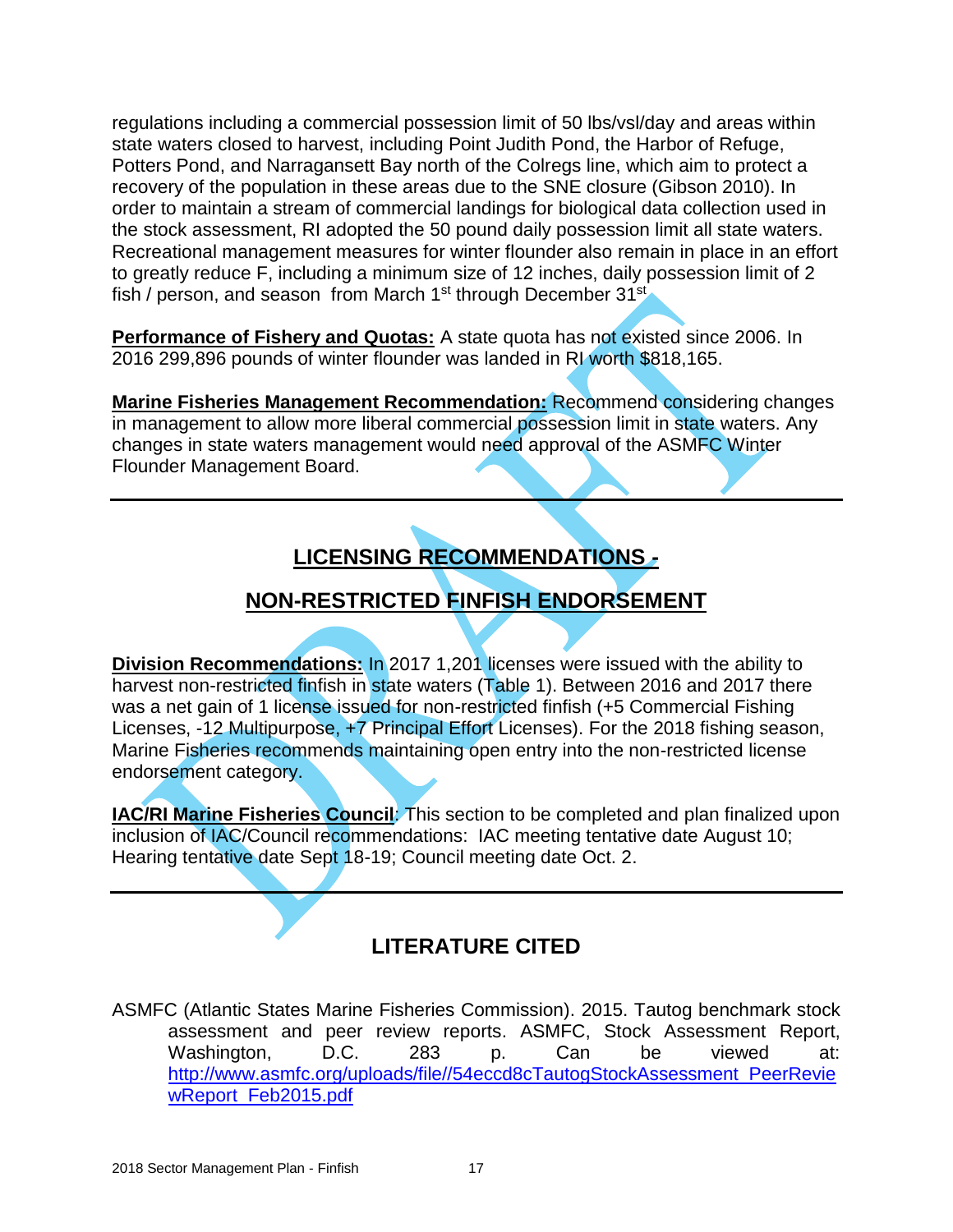\_\_\_\_\_\_\_\_. 2016. Atlantic Striped Bass stock assessment update. ASMFC, Stock Assessment Report, Washington, D.C. 101 p.

- Gibson, M. 2007. Estimating Seasonal Menhaden Abundance in Narragansett Bay from Purse Seine Catches, Spotter Pilot Data, and Sentinel Fishery Observations. Rhode Island Division of Fish and Wildlife, Marine Fisheries Section, Jamestown, RI. Unpublished. Can be viewed at: <http://www.dem.ri.gov/programs/bnatres/fishwild/pdf/menabnnb.pdf>
- Gibson, M. 2010. Salt Pond Winter Flounder Fishery Issue Paper. Rhode Island Division of Fish and Wildlife, Marine Fisheries Section, Jamestown, RI. Unpublished.
- MAFMC (Mid-Atlantic Fishery Management Council) and ASMFC. 1998. Amendment 1 to the bluefish fishery management plan. Publication of the MAFMC pursuant to National Oceanic and Atmospheric Administration Award No. NA57C0002.
- NEFSC (Northeast Fisheries Science Center). 2013. 55<sup>th</sup> Northeast Regional Stock Assessment Workshop (SAW 55) Assessment Report. US Dept Commer, Northeast Fish Sci Cent Ref Doc. 13-11; 849 p.
	- . 2015. 60<sup>th</sup> Northeast Regional Stock Assessment Workshop (60<sup>th</sup> SAW) Assessment Report. US Dept Commer, Northeast Fish Sci Cent Ref Doc. 15-08; 967 p.
- Richards RA. 2016. 2016 Monkfish Operational Assessment. US Dept Commer, Northeast Fish Sci Cent Ref Doc. 16-09; 109 p. Available from: National Marine Fisheries Service, 166 Water Street, Woods Hole, MA 02543-1026, or online at [http://www.nefsc.](http://www.nefsc/) noaa.gov/publications/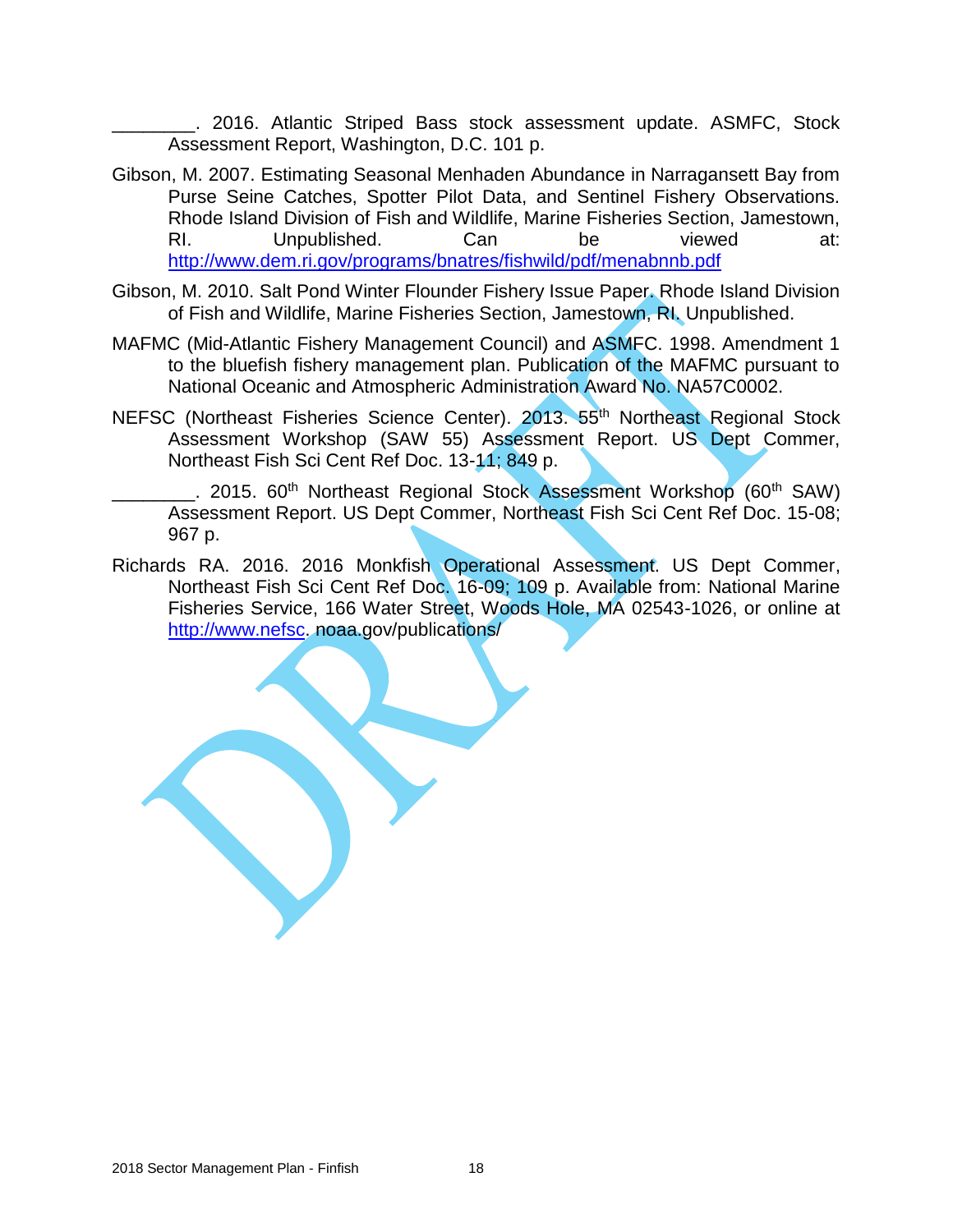#### <span id="page-18-0"></span>**TABLES**

<span id="page-18-1"></span>Table 1. Historical commercial license counts.

| <b>License Type</b>                                              | 2013           | 2014 | 2015     | 2016 | 2017           |
|------------------------------------------------------------------|----------------|------|----------|------|----------------|
| <b>MULTI-PURPOSE LICENSE</b>                                     | 829            | 816  | 804      | 802  | 789            |
| <b>GILLNET ENDORSEMENT</b>                                       | 227            | 221  | 218      | 218  | 214            |
| DOCKSIDE SALE ENDORSEMENT                                        | 241            | 236  | 236      | 245  | 242            |
| <b>MIDWATER/PAIR TRAWL ENDORSEMENT</b>                           | 132            | 133  | 137      | 139  | 145            |
| PURSE SEINE ENDORSEMENT                                          | 134            | 134  | 129      | 136  | 140            |
| FLOATING FISH TRAP ENDORSEMENT                                   | 5              | 3    | 5        | 7    | $\overline{7}$ |
|                                                                  |                |      |          |      |                |
| <b>PRINCIPAL EFFORT LICENSE</b>                                  | 655            | 615  | 593      | 580  | 586            |
| <b>LOBSTER ENDORSEMENT</b>                                       | 30             | 27   | 21       | 20   | 19             |
| NON-LOBSTER CRUSTACEAN ENDORSEMENT                               | 35             | 36   | 33       | 33   | 35             |
| <b>QUAHOG ENDORSEMENT</b>                                        | 376            | 347  | 340      | 322  | 321            |
| RESTRICTED FINFISH ENDORSEMENT                                   | 262            | 258  | 251      | 252  | 266            |
| NON-RESTRICTED FINFISH ENDORSEMENT                               | 135            | 133  | 130      | 152  | 159            |
| SOFTSHELLED CLAM ENDORSEMENT                                     | 235            | 204  | 194      | 183  | 186            |
| <b>WHELK ENDORSEMENT</b>                                         | 118            | 79   | 62       | 53   | 63             |
| DOCKSIDE SALE ENDORSEMENT                                        | 13             | 12   | 11       | 13   | 15             |
| MIDWATER/PAIR TRAWL ENDORSEMENT                                  | 8              | 9    | 7        | 10   | 9              |
| <b>PURSE SEINE ENDORSEMENT</b>                                   | $\overline{7}$ | 6    | 5        | 9    | 9              |
| OTHER SHELLFISH ENDORSEMENT (replaces non-quahog<br>endorsement) | 211            | 186  | 177      | 177  | 173            |
|                                                                  |                |      |          |      |                |
| <b>COMMERICAL FISHING LICENSE</b>                                | 420            | 404  | 412      | 416  | 429            |
| <b>LOBSTER ENDORSEMENT</b>                                       | 15             | 14   | 14       | 12   | 11             |
| NON-LOBSTER CRUSTACEAN ENDORSEMENT                               | 100            | 101  | 95       | 95   | 104            |
| <b>QUAHOG ENDORSEMENT</b>                                        | 165            | 181  | 189      | 197  | 217            |
| <b>RESTRICTED FINFISH ENDORSEMENT</b>                            | 0              | 0    | $\Omega$ | 0    | 0              |
| NON-RESTRICTED FINFISH ENDORSEMENT                               | 256            | 240  | 243      | 248  | 253            |
| SOFTSHELLED CLAM ENDORSEMENT                                     | 163            | 155  | 148      | 139  | 129            |
| <b>WHELK ENDORSMENT</b>                                          | 92             | 75   | 65       | 58   | 56             |
| DOCKSIDE SALE ENDORSEMENT                                        | 14             | 16   | 16       | 15   | 18             |
| MIDWATER/PAIR TRAWL ENDORSEMENT                                  | 46             | 39   | 39       | 40   | 37             |
| PURSE SEINE ENDORSEMENT                                          | 40             | 42   | 43       | 41   | 40             |
| OTHER SHELLFISH ENDORSEMENT (replaces non-quahog<br>endorsement) | 160            | 149  | 152      | 142  | 129            |
|                                                                  |                |      |          |      |                |
| <b>OVER 65 SHELLFISH LICENSE</b>                                 | 268            | 289  | 309      | 350  | 369            |
| <b>STUDENT SHELLFISH LICENSE</b>                                 | 48             | 47   | 37       | 48   | 39             |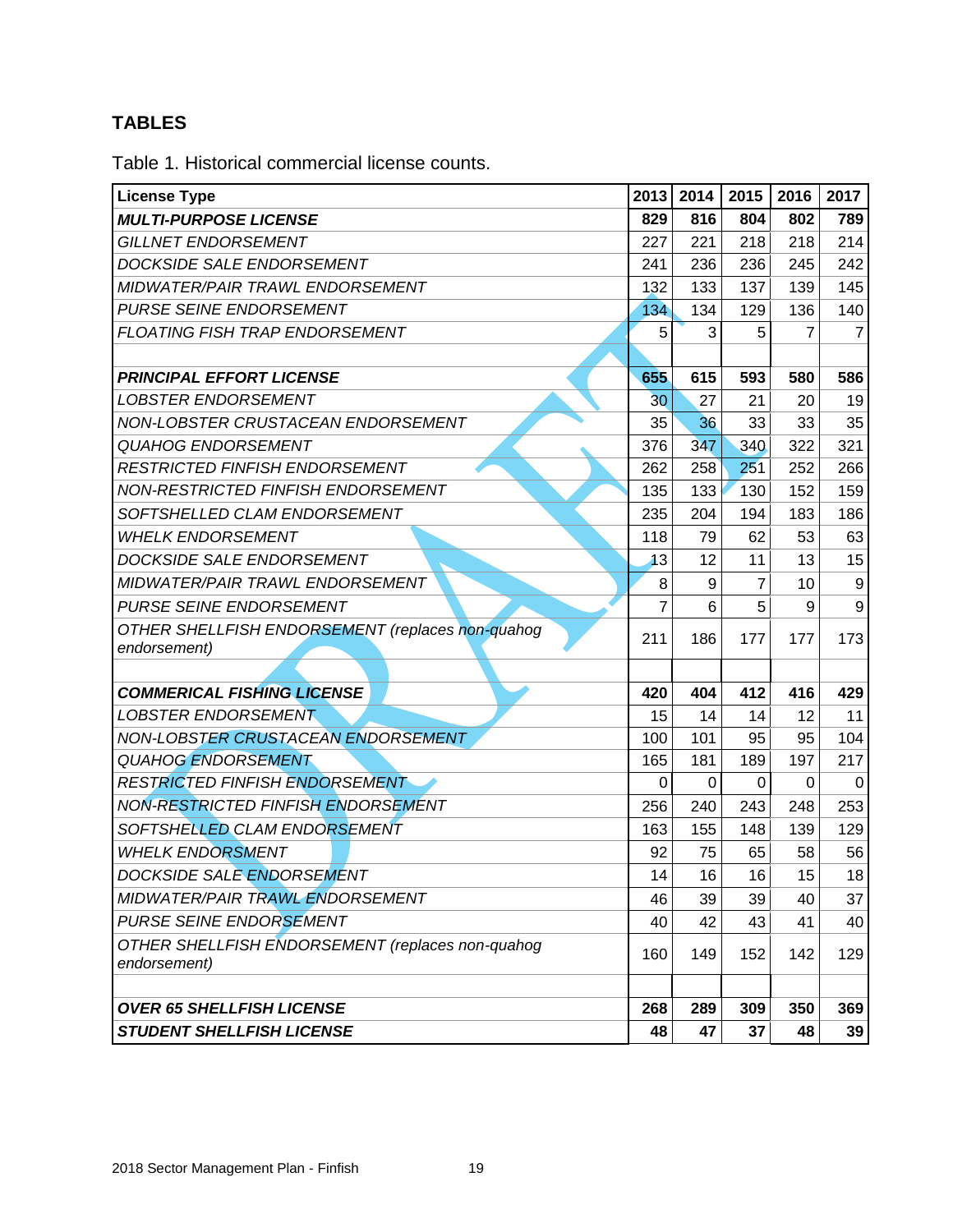<span id="page-19-0"></span>Table 2. Possession limits (pounds), seasons, and quotas established for Rhode Island commercial fisheries in 2017 (through July).

| <b>Month/Species</b> | <b>Black Sea</b><br><b>Bass</b>                                         | Scup<br>General<br>Category | <b>Striped Bass</b><br>General<br>Category                                                                                          | Summer<br>Flounder<br>w/out<br>Exemption<br>Certificate | Summer<br>Flounder<br>w/ Exemption<br>Certificate                        | Tautog                             |
|----------------------|-------------------------------------------------------------------------|-----------------------------|-------------------------------------------------------------------------------------------------------------------------------------|---------------------------------------------------------|--------------------------------------------------------------------------|------------------------------------|
| January              | 750/wk (1/1)<br>500/wk (1/22)                                           | 50,000/day<br>(1/1)         | CLOSED (1/1)                                                                                                                        | $200$ /day<br>(1/1)                                     | 200/day (1/1)                                                            | <b>CLOSED</b><br>(1/1)             |
| February             | 500/wk                                                                  | 50,000/day                  | <b>CLOSED</b>                                                                                                                       | $200$ /day                                              | $200$ /day<br>1,300/bi-wk or<br>200/day (2/5)                            | <b>CLOSED</b>                      |
| March                | 500/wk                                                                  | 50,000/day                  | <b>CLOSED</b>                                                                                                                       | $200$ /day                                              | 1,300/bi-wk or<br>$200$ /day                                             | <b>CLOSED</b>                      |
| April                | 500/wk<br>600/wk (4/2)<br>700/wk (4/16)                                 | 50,000/day                  | <b>CLOSED</b>                                                                                                                       | $200$ /day                                              | 1,300/bi-wk or<br>$200$ /day                                             | <b>CLOSED</b><br>10 fish<br>(4/15) |
| May                  | 50/day (5/1)<br>(closed<br>Fridays)                                     | 10,000/wk                   | <b>CLOSED</b><br>5 fish/day<br>$(5/28)$ (closed<br>Fit. 8 Sat.)                                                                     | 50/day<br>(5/1)<br>(closed<br>Fri., Sat.,<br>Sun.)      | 50/day (5/1)<br>(closed Fri.,<br>Sat., Sun.)                             | 10 fish<br><b>CLOSED</b><br>(5/19) |
| June                 | 50/day<br><b>CLOSED</b><br>(6/10)<br>$50$ /day (6/28)<br>closed fridays | 10,000/wk                   | 5 fish/day<br>(closed Fri. &<br>Sat.)                                                                                               | 50/day<br>(closed<br>Fri., Sat.,<br>Sun.)               | 200/wk or<br>50/day (6/1)<br>(closed Fri.,<br>Sat., Sun.)                | <b>CLOSED</b>                      |
| July                 | 50/day $(7/1)$<br>(closed<br>Fridays)<br><b>CLOSED</b><br>(7/20)        | 10,000/wk                   | 5 fish/day<br>(closed Fri. &<br>Sat.) CLOSED<br>(7/3)<br>5 fish/day<br>(7/10)<br>(closed Fri. &<br>Sat.)<br><b>CLOSED</b><br>(7/16) | $50$ /day<br>(closed<br>Fri., Sat.,<br>Sun.)            | 200/wk or<br>50/day (closed<br>Fri., Sat., Sun.)<br><b>CLOSED (7/30)</b> | <b>CLOSED</b>                      |
| Days in Season       | 320                                                                     | 365                         | 209                                                                                                                                 | 365                                                     | 365                                                                      | 171                                |
| Days Closed          | <b>SIP</b>                                                              | <b>SIP</b>                  | <b>SIP</b>                                                                                                                          | <b>SIP</b>                                              | <b>SIP</b>                                                               | <b>SIP</b>                         |